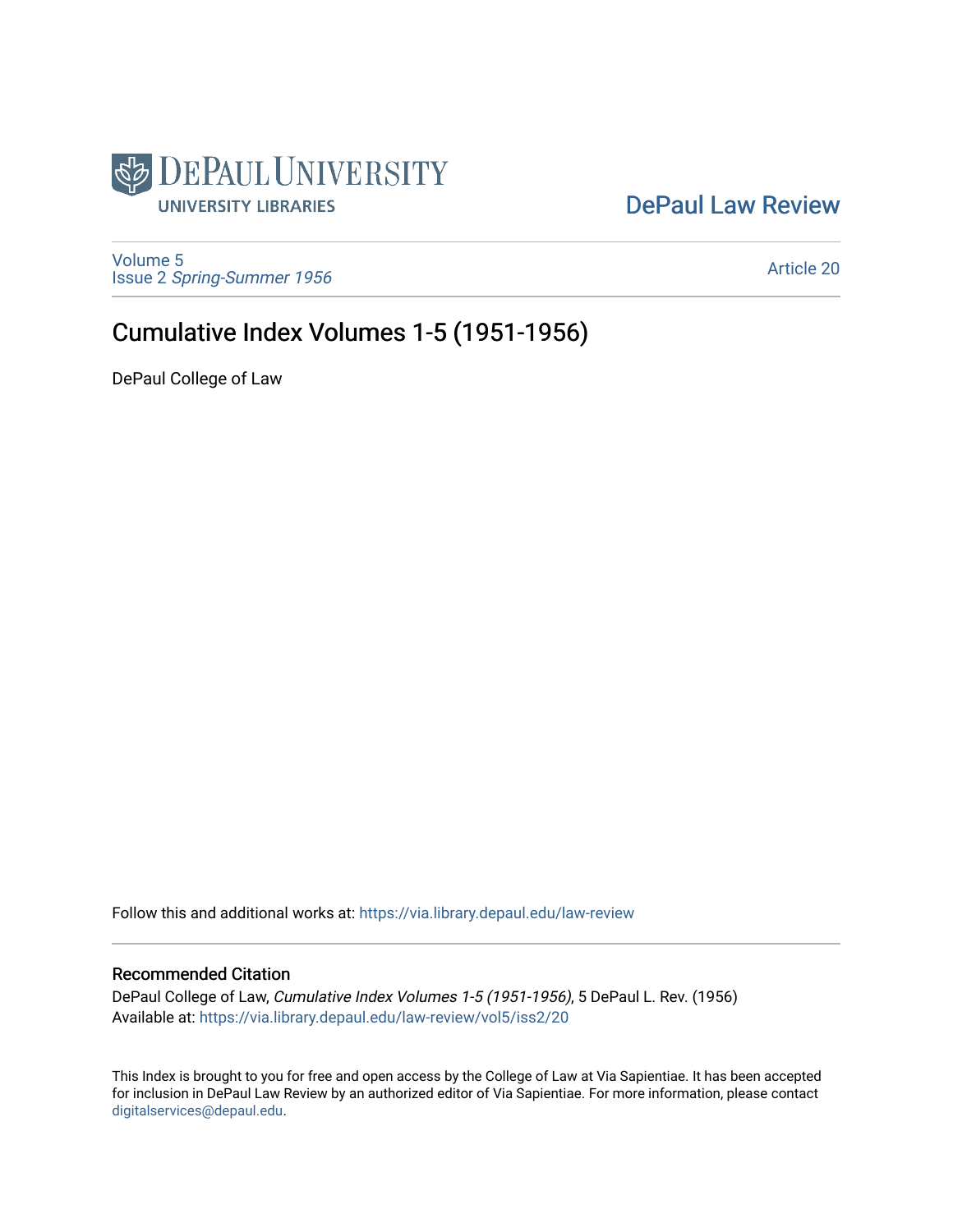## **DEPAUL** LAW REVIEW

**VOLUME** *5*

**1955-1956**

 $\ddot{\phantom{a}}$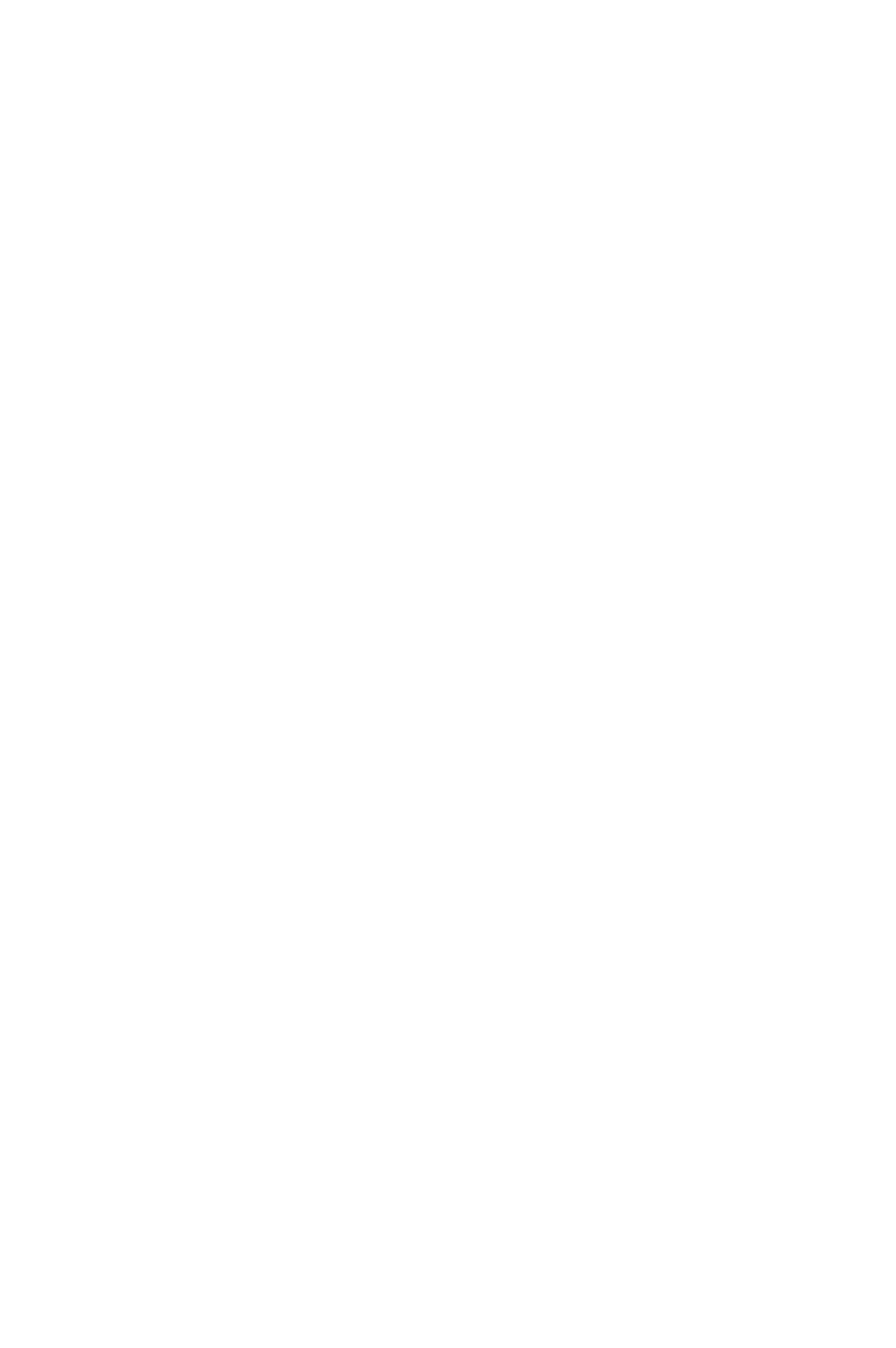# **DE PAUL LAW REVIEW**

## Cumulative Index Digest

**VOLUMES 1-5 1951-1956**



### **DE PAUL UNIVERSITY COLLEGE** OF LAW CHICAGO, ILLINOIS

 $\sim 10^{11}$  km  $^{-1}$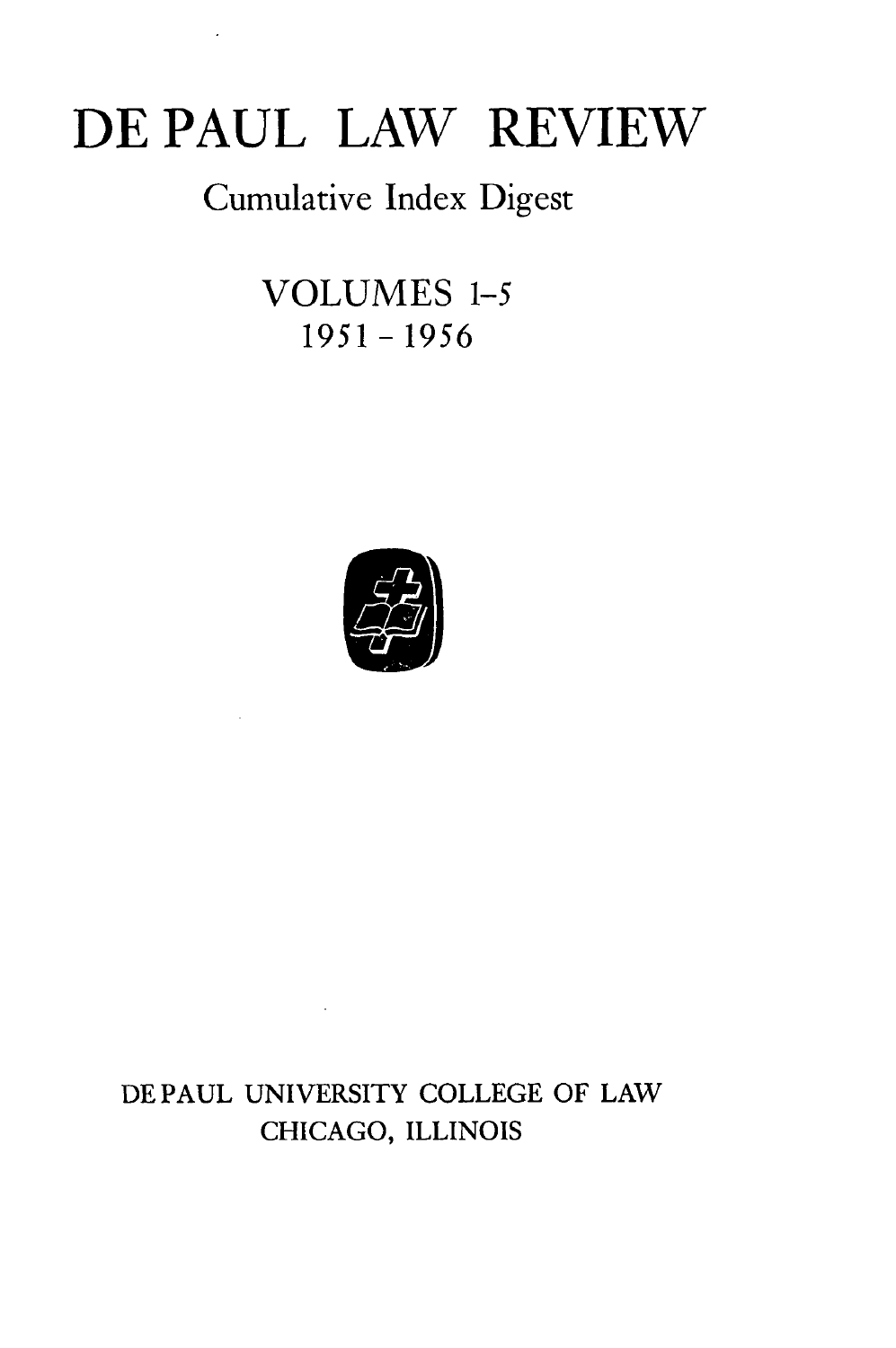Copyright 1955, 1956 **By** De Paul University

 $\mathcal{L}(\mathcal{A})$  and  $\mathcal{L}(\mathcal{A})$ 

 $\mathcal{L}^{\text{max}}_{\text{max}}$  ,  $\mathcal{L}^{\text{max}}_{\text{max}}$ 

 $\mathcal{L}^{\text{max}}_{\text{max}}$  and  $\mathcal{L}^{\text{max}}_{\text{max}}$ 

 $\mathcal{L}^{\text{max}}_{\text{max}}$  and  $\mathcal{L}^{\text{max}}_{\text{max}}$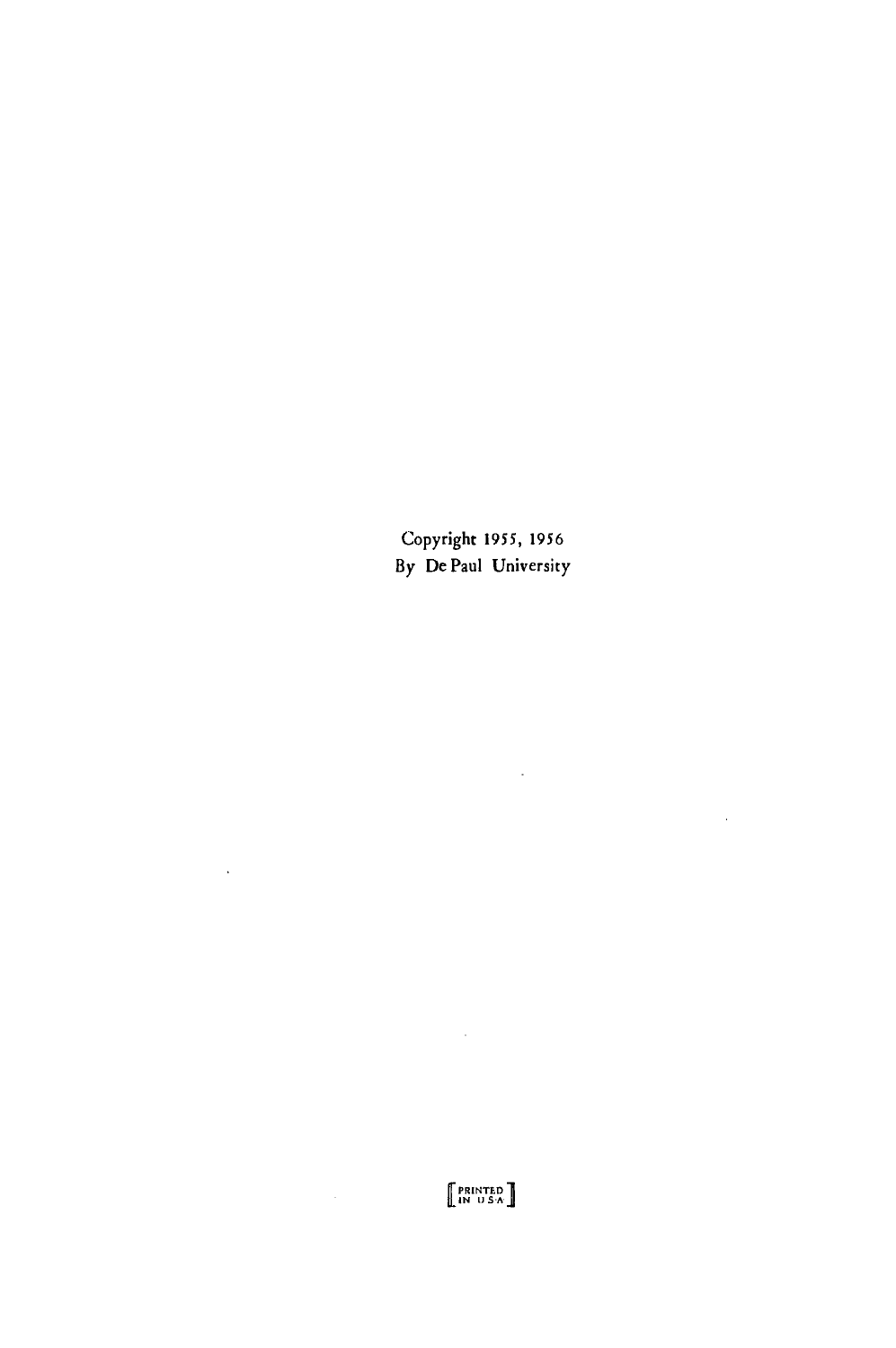#### TABLE OF CONTENTS

- **I. TABLE OF ARTICLES-AUTHORS**
- **II. TABLE OF ARTICLES-TITLES**
- **III.** TABLE OF CASES NOTED
- IV. BOOK REVIEWS

V. INDEX DIGEST

#### TABLE OF ARTICLES-AUTHORS

|                                                                                                                  |   | VOL. PAGE |
|------------------------------------------------------------------------------------------------------------------|---|-----------|
| ABRAHAMS, HARRY and FELDMAN, EDWARD S. The exemption of Wages for<br>Garnishment: Some Comparisons and Comments. | 3 | 153       |
| ANDERSON, ARTHUR. Frustration of Contract: A Rejected Doctrine.                                                  | 3 | 1         |
| ANDERSON, ARTHUR. Mutual Assent in Unilateral Contracts since the Restate-<br>ment                               |   | 167       |
| BANE, CHARLES A. Chattel Security Comes of Age: Article 9 of the Uniform<br>Commercial Code                      |   | 91        |
| BAYNE, DAVID C., S. J. Kaiser-Frazer v. Otis: A Legal and Moral Analysis.                                        |   | 131       |
| BAYNE, DAVID C., S. J. The Natural Law for Lawyers-A Primer                                                      | 5 | 159       |
| BAYNE, DAVID C., S. J. The Supreme Court and the Natural Law                                                     |   | 216       |
| BECKER, BENJAMIN M. Ethics in Public Life-A Challenge to the Lawyer                                              |   | 194       |
| BURKE, EDWARD M. Marriage, the Chancery Court, and the Catholic Church.                                          | 4 | 202       |
| BUSCH, FRANCIS X. The Art of Jury Persuasion                                                                     |   | п         |
| BUSCH, FRANCIS X. Photographic Evidence                                                                          |   | 195       |
| CEDARQUIST, WAYLAND B. The Need for Judicial Reform in Illinois.                                                 |   | 39        |
| CEDARQUIST, WAYLAND B. The Continued Need for Judicial Reform in Illinois                                        |   | 153       |
| CURRAN, JOHN W. Charitable Trusts for Masses: 1931-1956                                                          |   | 246       |
| DOOLEY, JAMES A. The Scope of the 1939 Amendment to the Federal Employ-<br>ers' Liability Act.                   |   | 17        |
| FAIRWEATHER, OWEN. Seniority Provisions in Labor Contracts: Social and Eco-<br>nomic Consequences.               |   | 191       |
| GREGORY, CHARLES O. Gratuitous Undertakings and the Duty of Care                                                 |   | 30        |
| HAYES, JOHN CORNELIUS. Illinois Dower and the "Illusory" Trust: The New<br>York Influence                        |   | Т         |
| HERZOG, FRED. Judicial Review of Arbitration Proceedings-A Present Need                                          |   | 14        |
| JACOBS, JOSEPH M. Are "Independent Contractors" Really Independent?                                              | 3 | 23        |
| KAISER, HENRY. The Folklore of Featherbedding                                                                    |   | 169       |
| KINNANE, CHARLES H. Administrative Law: Federal Trial Examiners and the                                          |   |           |
| Ramspeck Case                                                                                                    | 4 |           |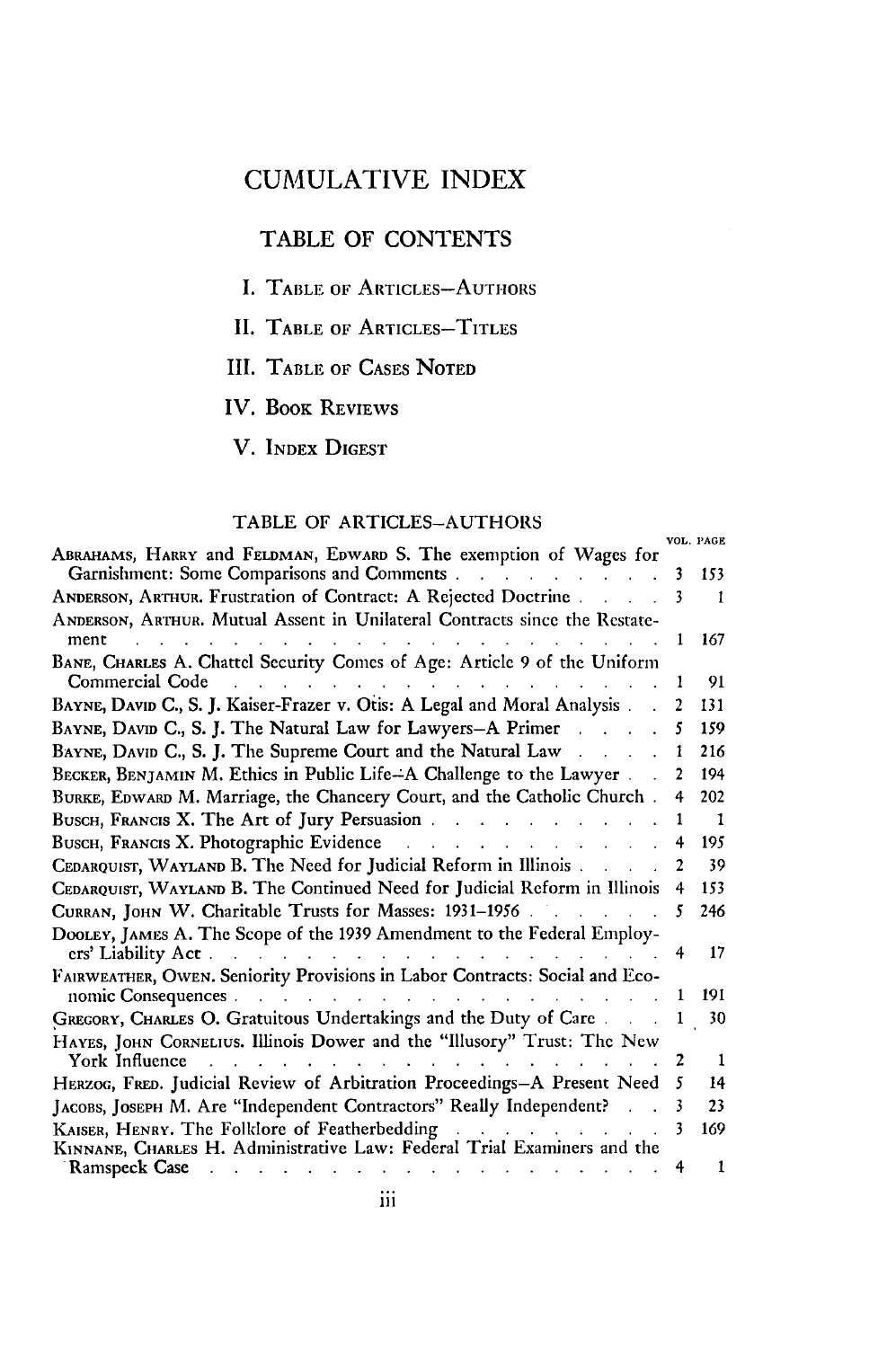|                                                                                                                                                                                           |  | VOL. PAGE |
|-------------------------------------------------------------------------------------------------------------------------------------------------------------------------------------------|--|-----------|
| KINNANE, CHARLES H. Roman Law as a Civilizing Influence Alexander Alexander Alexander Alexander Alexander Alex                                                                            |  | 28        |
| KOHN, LOUIS A. and BOGERT, George T. Modernization of the Law of Trusts                                                                                                                   |  | -1        |
| KOVAR, E. ALLAN. Reappraisal of Employer Free Speech: The Livingston                                                                                                                      |  | 184       |
| MEEK, MARCELLUS. International Law: Reservations to Multilateral Agreements                                                                                                               |  | 40        |
| RAPACZ, MAX P. Origin and Evolution of Constructive Eviction in the United<br><b>States</b><br>the contract of the contract of the contract of                                            |  | 69        |
| RAPACZ, MAX P. Theories of Defense When Tenants Abandon Premises Be-                                                                                                                      |  |           |
| cause of Condition Thereof                                                                                                                                                                |  | 173       |
| REID, JOHN E. The Lie Detector in Court.                                                                                                                                                  |  | 31        |
| SATTER, MARK J. Limitations in Illinois: The Tolling and Borrowing Provisions                                                                                                             |  | 225       |
| SEIDENSTICKER, WILLIAM E. The Illinois Post-Conviction Hearing Act: A Sur-                                                                                                                |  |           |
| $VCV$<br>the contract of the contract of the contract of the contract of the contract of                                                                                                  |  | 243       |
| SEITER, FRANCIS J. Revision of the United Nations Charter: A Natural Law<br>Approach and a subsequently and a subsequently contained a subsequently approach of the set of the set of the |  | 123       |
|                                                                                                                                                                                           |  | 216       |
|                                                                                                                                                                                           |  | 221       |
| WINGERSKY, MELVIN F. Legal Implications in Accounting for Depreciation.                                                                                                                   |  | 45        |
|                                                                                                                                                                                           |  | 206       |
| WINGERSKY, MELVIN F. Some Aspects of Criminal Statistics and a Statistical                                                                                                                |  |           |
| Methodology in Areas of Criminal Law and Procedure.<br>and the state of the state of the                                                                                                  |  | 199       |
| WILDMAN, MAX E. Selection and Examination of Jurors                                                                                                                                       |  | 32        |

#### TABLE **OF** ARTICLES-TITLES

| Administrative Law: Federal Trial Examiners and the Ramspeck Cases:                                                                                                                                                                   |    |              |
|---------------------------------------------------------------------------------------------------------------------------------------------------------------------------------------------------------------------------------------|----|--------------|
| Charles H. Kinnane<br>and the contract of the contract of the contract of the contract of the contract of                                                                                                                             |    | -1           |
|                                                                                                                                                                                                                                       | 5  | 216          |
| ARE "INDEPENDENT CONTRACTORS" REALLY INDEPENDENT?: Joseph M. Jacobs                                                                                                                                                                   |    | 23           |
| THE ART OF JURY PERSUASION: Francis X. Busch.                                                                                                                                                                                         |    | $\mathbf{r}$ |
| CHARITABLE TRUSTS FOR MASSES: 1931-1956: John W. Curran                                                                                                                                                                               | 5  | 246          |
| CHATTEL SECURITY COMES OF AGE: ARTICLE 9 OF THE UNIFORM COMMERCIAL                                                                                                                                                                    | -1 | 91           |
| THE CONTINUING NEED FOR JUDICIAL REFORM IN ILLINOIS: Wayland B. Cedar-<br>quist<br>the contract of the contract of the contract of the contract of the contract of                                                                    |    | 153          |
|                                                                                                                                                                                                                                       | 4  | 221          |
| GRATUITOUS UNDERTAKINGS AND THE DUTY OF CARE: Charles O. Gregory.                                                                                                                                                                     |    | 30           |
| ETHICS IN PUBLIC LIFE: A CHALLENGE TO THE LAWYER: <i>Benjamin J. Becker</i>                                                                                                                                                           | 2  | 194          |
| THE EXEMPTION OF WAGES FOR GARNISHMENT: SOME COMPARISONS AND COM-<br>MENTS: Harry Abrahams and Edward S. Feldman                                                                                                                      | 3  | 153          |
|                                                                                                                                                                                                                                       |    | 169          |
| Frustration of Contract: A Rejected Doctrine: Arthur Anderson                                                                                                                                                                         | 3  | 1            |
| ILLINOIS DOWER AND THE "ILLUSORY" TRUST: THE NEW YORK INFLUENCE: John                                                                                                                                                                 |    |              |
|                                                                                                                                                                                                                                       |    | 1            |
| ILLINOIS POST-CONVICTION HEARING ACT: A SURVEY: William E. Seidensticker                                                                                                                                                              | 1  | 243          |
| INTERNATIONAL COPYRIGHT AND MUSICAL COMPOSITIONS                                                                                                                                                                                      |    | 52           |
| INTERNATIONAL LAW: RESERVATIONS TO MULTILATERAL AGREEMENTS: Marcellus                                                                                                                                                                 |    |              |
| $R. \textit{ Meek}$ . The contract of the contract of the contract of the contract of the contract of the contract of the contract of the contract of the contract of the contract of the contract of the contract of the contract of | 5  | 40           |
| JUDICIAL REVIEW OF ARBITRATION PROCEEDINGS-A PRESENT NEED: Fred Herzog                                                                                                                                                                |    | 14           |
| KAISER-FRAZER V. OTIS: A LEGAL AND MORAL ANALYSIS: David C. Bayne, S. J                                                                                                                                                               |    | 131          |

 $\ddot{\phantom{0}}$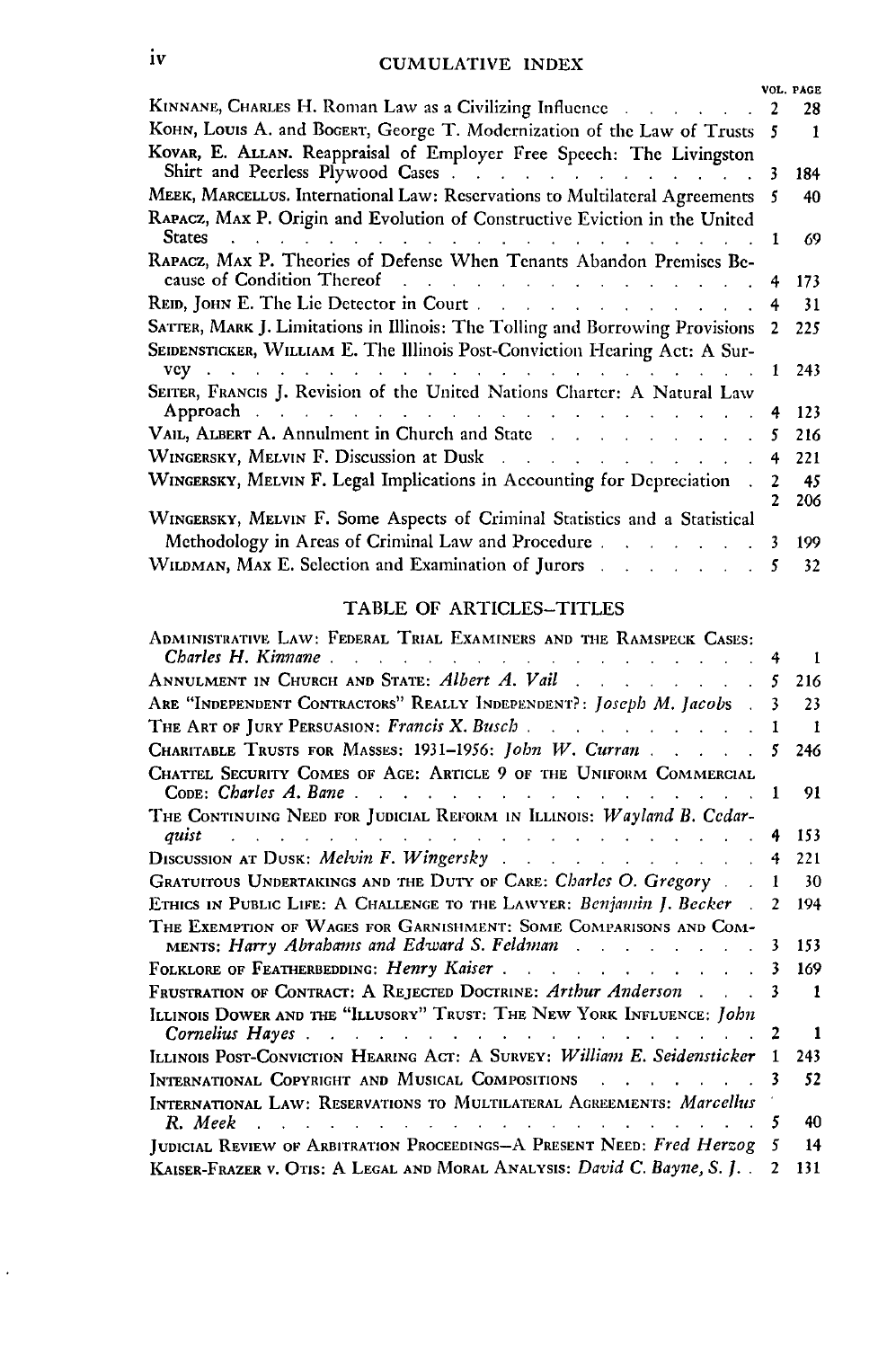|                                                                                                                                                                  |              | VOL. PAGE |
|------------------------------------------------------------------------------------------------------------------------------------------------------------------|--------------|-----------|
| Legal Implications in Accounting for Depreciation: <i>Melvin F. Wingersky</i> ,                                                                                  | 2            | 45        |
|                                                                                                                                                                  |              | 206       |
| THE LIE DETECTOR IN COURT: John E. Reid                                                                                                                          |              | 31        |
| LIMITATIONS IN ILLINOIS: THE TOLLING AND BORROWING PROVISIONS: Mark I.<br><b>Satter</b>                                                                          | 2            | 225       |
| MARRIAGE, THE CHANCERY COURT, AND THE CATHOLIC CHURCH: Monsignor Ed-<br>ward M. Burke                                                                            | 4            | 202       |
| MODERIZATION OF THE LAW OF TRUSTS IN ILLINOIS: Louis A. Kohn and George<br>T. Bogert<br>and a state                                                              | 5            | 1         |
| MUTUAL ASSENT IN UNILATERNAL CONTRACTS SINCE THE RESTATEMENT: Arthur<br>Anderson                                                                                 | ı            | 167       |
| THE NATURAL LAW FOR LAWYERS-A PRIMER: David C. Bayne, S. J.                                                                                                      | 5            | 159       |
| THE NEED FOR JUDICIAL REFORM IN ILLINOIS: Wayland B. Cedarquist                                                                                                  | $\mathbf{2}$ | 39        |
| ORIGIN AND EVOLUTION OF CONSTRUCTIVE EVICTIONS IN THE UNITED STATES: Max<br>P. Rapacz<br>والتواصل                                                                | L            | 69        |
| PHOTOGRAPHIC EVIDENCE: Francis X. Busch<br>$1 - 1 - 1 = 1$                                                                                                       |              | 195       |
| REAPPRAISAL OF EMPLOYER FREE SPEECH: THE LIVINGSTON SHIRT AND PEERLESS<br>PLYWOOD CASES: E. Allan Kovar<br>and the control of the control of                     | 3            | 184       |
| REVISION OF THE UNITED NATIONS CHARTER: A NATURAL LAW APPROACH: Francis<br>I. Seiter                                                                             |              | 123       |
| ROMAN LAW AS A CIVILIZING INFLUENCE: Charles H. Kinnane.                                                                                                         | 2            | 28        |
| THE SCOPE OF THE 1939 AMENDMENT TO THE FEDERAL EMPLOYERS' LIABILITY ACT:                                                                                         |              |           |
| James A. Dooley.<br>the company of the company of the                                                                                                            |              | 17        |
| SELECTION AND EXAMINATION OF JURORS: Max E. Wildman<br>and the company                                                                                           | 5            | 32        |
| SENIORITY PROVISIONS IN LABOR CONTRACTS: SOCIAL AND ECONOMIC CONSEQUENCES:<br>Owen Fairweather                                                                   | L            | 191       |
| SOME ASPECTS OF CRIMINAL STATISTICS AND A STATISTICAL METHODOLOGY IN AREAS<br>OF CRIMINAL LAW AND PROCEDURE: Melvin F. Wingersky<br>and the contract of the con- |              | 199       |
| SUPREME COURT AND THE NATURAL LAW: David C. Bayne, S.J                                                                                                           |              | 216       |
| THEORIES OF DEFENSE WHEN TENANTS ABANDON THE PREMISES BECAUSE OF CON-                                                                                            |              |           |
| DITION THEREOF: Max P. Rapacz                                                                                                                                    |              | 173       |

#### TABLE OF CASES NOTED

| American Handkerchief v. Frannat, 109 A. 2d 793 (N.J., 1955) 4 320                  |  |  |  |
|-------------------------------------------------------------------------------------|--|--|--|
| Arkansas Bar Assn. v. Union Nat'l Bank, 273 S.W. 2d 408 (Ark., 1954) 4 311          |  |  |  |
| Austad v. Austad, 2 Utah 2d 49, 269 P. 2d 284 (1954) 4 92                           |  |  |  |
| Beauharnais v. People, 72 S. Ct. 725 (1952) 2 93                                    |  |  |  |
| Bisso v. Inland Waterways Corporation, 349 U.S. 85 (1955) 5 132                     |  |  |  |
| Bradley v. Fox, 7 Ill. 2d 106, 129 N.E. 2d 699 (1955). 5 316                        |  |  |  |
| Brandt v. Keller, 413 Ill. 503, 109 N.E. 2d 729 (1952) 2 285                        |  |  |  |
| Ceresia v. Mitchell, 242 S.W. 2d 359 (Ky., 1951) 2 110                              |  |  |  |
| Cerny-Pickas v. C. R. Jahn Co., 131 N.E. 2d 100 (Ill., 1956) 5 305                  |  |  |  |
| City and County of San Francisco v. Superior Court, 231 P. 2d 26 (Cal., 1951) 1 291 |  |  |  |
| Collinson, In the Matter of the Estate of, 108 N.E. 2d 700 (Ind., 1952) 2 306       |  |  |  |
| Commonwealth v. Thomas, 382 Pa. 639, 117 A. 2d 204 (1955) 5 298                     |  |  |  |
| Correll v. Early, 237 P. 2d 1017 (Okla., 1951) 1 293                                |  |  |  |
| D'Amato v. Johnston, 97 A. 2d 893 (Conn., 1953) 3 134                               |  |  |  |
| Day, In re Estate of, 7 Ill. 2d 348, 131 N.E. 2d 50 (1955) 5 332                    |  |  |  |
|                                                                                     |  |  |  |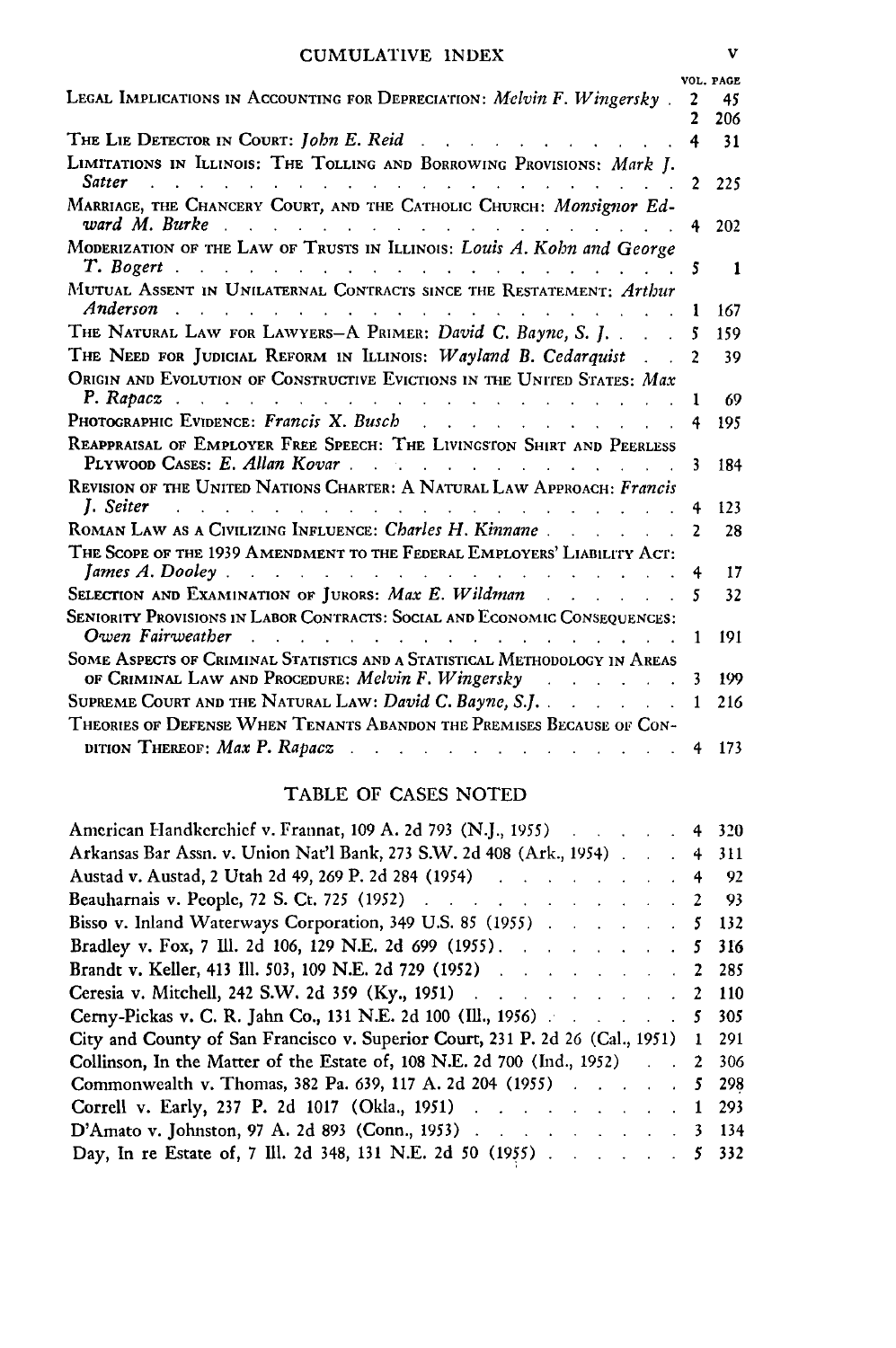|                                                                                                        |    | VOL. PAGE |
|--------------------------------------------------------------------------------------------------------|----|-----------|
| Day-Brite Lighting, Inc. v. Missouri, 72 S. Ct. 405 (1952)                                             | 1  | 284       |
| Deer Park Civic Assoc. v. City of Chicago, 343 Ill. App. 346, 106 N.E. 2d 823                          |    |           |
| (1952)<br>$\ddot{\phantom{0}}$                                                                         | 2  | 303       |
| Dice v. Akron, Canton and Youngstown R. Co., 72 S. Ct. 312 (1952).                                     | 1  | 303       |
| Di Leo v. Daneault, 109 N.E. 2d 824 (Mass., 1953).                                                     | 2  | 289       |
| Doubler v. Doubler, 412 Ill. 597, 107 N.E. 2d 789 (1952).                                              | 2  | 293       |
| P. Dougherty v. United States, 207 F. 2d 626 (C. A. 3d, 1953)                                          | 4. | 80        |
| Farkas v. Williams, 5 Ill. 2d 417, 125 N.E. 2d 600 (1955)                                              | 5  | .153      |
| Fitzgibbons v. Hancock, 82 A. 2d 769 (N.H., 1951)                                                      | 1  | 309       |
| Gaca v. City of Chicago, 411 Ill. 146, 103 N.E. 2d 617 (1952)                                          | ı  | 306       |
| Gaidry Motors Inc. v. Brannon, 268 S. W. 2d 627 (Ky., 1954)                                            | 4  | 101       |
| Garver v. Lamb, 282 S.W. 2d 867 (Mo., 1955)                                                            | 5  | 328       |
| Goldman, Petitions of, 121 N.E. 2d 843 (Mass., 1954).                                                  | 4  | 307       |
| Grant v. McAuliff, 4 Cal. 2d 859, 264 P. 2d 944 (1953)                                                 | 4  | 85        |
| Greenspan v. State, 97 A. 2d 390 (N.J., 1953)                                                          |    |           |
| $\mathbf{r} = \mathbf{r}$<br>l.                                                                        | 3  | 121       |
| Hathaway v. New Mexico State Police, 57 N.M. 747, 263 P. 2d 690 (1953)                                 | 4  | 115       |
| Hawkins v. M. & J Finance Corp., 238 N.C. 174, 77 S. E. 2d 669 (1953).                                 | 3  | 299       |
| Heaston v. Martinez, 282 P. 2d 833 (Utah, 1955)                                                        | 5  | 149       |
| Jewel Tea Co. v. Industrial Commission, 6 Ill. 2d 304, 128 N.E. 2d 699 (1955)                          | 5  | 337       |
| Kabatchnick v. Hanover-Elm Building Corporation, 103 N.E. 2d 692 (Mass.,                               |    |           |
| 1952)                                                                                                  | 2  | 107       |
| Kansas City, Missouri v. Williams, 205 F. 2d 47 (C.A. 8th, 1953)                                       | 3  | 138       |
| King's Estate, In re, 261 Wis. 384, 52 N.W. 2d 885 (1952)                                              | 2  | 101       |
| Laleman v. Crombez, 6 Ill. 2d 194, 127 N.E. 2d 489 (1955).                                             | 5  | 138       |
| Lapp Insulator Co. v. Boston & M.R.R., 112 N.E. 2d 359 (Mass., 1953)                                   | 3  | 129       |
| Lilly v. Commissioner, 343 U.S. 90 (1952)                                                              | 2  | 281       |
| Linneman v. Linneman, 1 Ill. App. 2d 48, 116 N.E. 2d 182 (1953)                                        | 3  | 284       |
| Lucky Calendar Co. v. Cohen, 19 N.J. 399, 117 A. 2d 487 (1955)                                         | 5  | 308       |
| Lyon v. Bausch and Lomb Optical Co., 224 F. 2d 530 (C.A. 2d, 1955).                                    | 5  | 144       |
| McCoy v. Siler, 205 F. 2d 498 (C.A. 3d, 1953)<br><b>Carl Controller</b>                                | 3  | 126       |
|                                                                                                        |    |           |
| McNamara v. Commissioner of Internal Revenue, 210 F. 2d 505 (C.A. 7th, 1954)                           | 4  | 111       |
| McWhorter v. Commonwealth, 191 Va. 857, 63 S.E. 2d 20 (1951).                                          | 1  | 150       |
| Mid-Continent Life Ins. Co. v. Dees, 269 P. 2d 322 (Okla., 1954).                                      | 4  | 96        |
| Miles Laboratory, Inc. v. Eckerd et al., 73 So. 2d 680 (Fla., 1954).                                   | 4  | 326       |
| Miller Bros. v. Maryland, 347 U.S. 340 (1954).<br>and a strategic control                              | 4  | 108       |
| Modern Dairy Company, Inc. v. Department of Revenue, 413 Ill. 55, 108 N.E.                             |    |           |
| 2d 8 (1952)<br>$\mathbf{r} = \mathbf{r}$<br>$\mathbf{L} = \mathbf{L}$                                  | 2  | 320       |
| NLRB v. Local Union No. 1229, International Brotherhood of Electrical<br>Workers, 74 S. Ct. 172 (1953) | 3  | 291       |
| NLRB v. Morand Bros. Beverage Co., 204 F. 2d 529 (C.A. 7th, 1953).                                     | 3  | 294       |
| Norton Company v. Department of Revenue of the State of Illinois, 340 U.S.                             |    |           |
| 534 (1951)                                                                                             | 1  | 144       |
| Nudd v. Matsoukas, 7 Ilk 2d 608, 131 N.E. 2d 525 (1956)                                                | 5  | 302       |
| People ex Millet v. Babb, 1 Ill. 2d 191, 115 N.E. 2d 241 (1953).                                       | 3  | 289       |
| People v. Bobczk, 343 III. App. 504, 99 N.E. 2d 569 (1951).                                            | 1  | 298       |
| People v. Crump, 5 Ill. 2d 251, 125 N.E. 2d 615 (1955).<br>$\mathcal{L}$<br>$\ddot{\phantom{a}}$       | 5  | 141       |
| People v. Gholson, 412 Ill. 294, 106 N.E. 2d 333 (1952).                                               | 2  | 105       |
|                                                                                                        |    |           |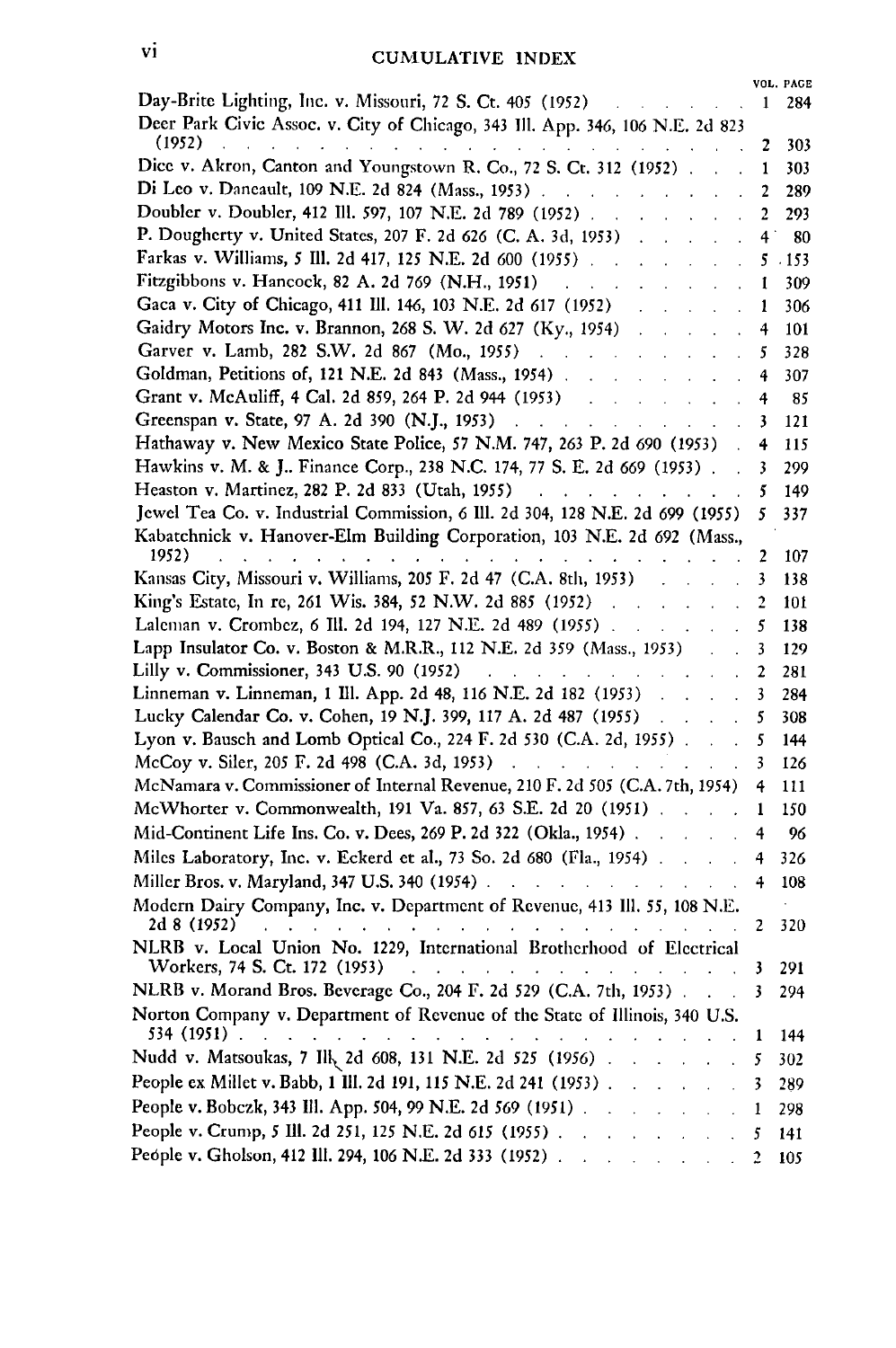|                                                                                                                                                   |   | VOL. PAGE |
|---------------------------------------------------------------------------------------------------------------------------------------------------|---|-----------|
| People v. Hryciuk, 5 Ill. 2d 176, 125 N.E. 2d 61 (1954)                                                                                           |   | 323       |
| Refining Associates, Inc. v. United States, 109 F. Supp. 259 (Ct. Cl., 1953).                                                                     | 2 | 316       |
| Rehbein v. Norene, 2 Ill. 2d 363, 118 N.E. 2d 287 (1954).                                                                                         |   | 105       |
| Robertson v. United States, 72 S. Ct. 994 (1952).                                                                                                 | 2 | 310       |
| Schmidt v. Schmidt, 346 Ill. App. 436, 105 N.E. 2d 117 (1952).                                                                                    |   | 113       |
| Schroeder v. Binks, 113 N.E. 2d 169 (Ill., 1953).                                                                                                 |   | 141       |
| Sidney J. Wood v. O'Grady, Wine and Liquor Store Employees Union, Local                                                                           |   |           |
| 122, 307 N.Y. 532, 122 N.E. 2d 386 (1954)                                                                                                         |   | 334       |
| Signs v. Signs, 156 Ohio St. 566, 103 N.E. 2d 743 (1952)                                                                                          |   | 119       |
| Simmon v. Iowa Mutual Casualty Co., 3 Ill. 2d 318, 121 N.E. 2d 509 (1954).                                                                        | 4 | 331       |
| Slaton v. City of Chicago, 8 Ill. App. 2d 47, 130 N.E. 2d 205 (1955).                                                                             | 5 | 312       |
| Spencer v. Burns, 443 Ill. 240, 108 N.E. 2d 413 (1952).<br><b>Contract</b>                                                                        |   | 300       |
| State v. Berg, 259 P. 2d 261 (Ariz., 1953).<br>$\mathcal{L} = \mathcal{L} \times \mathcal{L} = \mathcal{L} \times \mathcal{L} \times \mathcal{L}$ |   | 117       |
| State v. Whitener, 81 S.E. 2d 784 (S.C., 1954).<br>and a strategic control.                                                                       |   | 89        |
| Tailby v. Tailby, 342 Ill. App. 664, 97 N.E. 2d 611 (1951).                                                                                       |   | 147       |
| Trustees of Schools v. Batdorf, 6 Ill. 2d 486, 130 N.E. 2d 111 (1955).                                                                            |   | 325       |
| Tudor v. Board of Education of Borough of Rutherford, 100 A. 2d 857 (N.J.,                                                                        |   |           |
| 1953)                                                                                                                                             | 3 | 277       |
| Voss v. Forgue, 84 So. 2d 563 (Fla., 1956).                                                                                                       |   | 321       |
| Walker v. Shea-Matson Trucking Co., 344 Ill. App. 466, 101 N.E. 2d 449 (1951)                                                                     |   | 301       |
| Wallis v. Bosler, 246 P. 2d 771 (Wyo., 1952).<br>and the state of the                                                                             | 2 | 296       |
| Watson v. Employers Liability Assurance Corp., 348 U.S. 66 (1954).                                                                                | 4 | 315       |
| Welch v. Davis, 410 Ill. 130, 101 N.E. 2d 547 (1951).                                                                                             |   | 296       |
| Weisberg v. Taylor, 409 Ill. 384, 100 N.E. 2d 748 (1951)                                                                                          | 1 | 287       |
| Welker v. Hefner, 97 F. Supp. 630 (E.D. Mo., 1951).<br>and the state of the state of                                                              |   | 153       |
| Woods v. Lancet, 303 N.Y. 349, 102 N.E. 2d 691 (1951).                                                                                            |   | 97        |
| Zorach v. Clauson, 343 U.S. 306 (1952).                                                                                                           |   | 116       |
| Zuhak v. Rose, 264 Wis. 286, 58 N.W. 2d 693 (1953).                                                                                               |   | 281       |
|                                                                                                                                                   |   |           |

#### BOOK REVIEWS

| AQUINAS: Summa Theologica, The Treatise on Law, Questions 90-97 Inclusive<br>$(Brendan F. Brown)$ .                                                                                                                                                                                                                          |   | 312   |
|------------------------------------------------------------------------------------------------------------------------------------------------------------------------------------------------------------------------------------------------------------------------------------------------------------------------------|---|-------|
| AUERBACH and NATHANSON: The Federal Regulation of Transportation (Mel-<br>$\textit{vin } F. \textit{Wingersky}$ and $\textit{V}$ are the set of the set of the set of the set of the set of the set of the set of the set of the set of the set of the set of the set of the set of the set of the set of the set of the set | 3 | 147   |
| BRAUCHER: Cases on Commercial Law (John F. Sembower) 1                                                                                                                                                                                                                                                                       |   | 157   |
| BRAUCHER and CORKER: Introduction to Commercial Law (John F. Sembower)                                                                                                                                                                                                                                                       |   | 157   |
| BRITTON: Cases on the Law of Bills and Notes ( <i>J. Stirling Mortimer</i> )                                                                                                                                                                                                                                                 |   | 2 326 |
| BUSCH: Prisoners at the Bar; Guilty or Not Guilty (Daniel P. Ward)                                                                                                                                                                                                                                                           |   | 1 318 |
| CHAFEE, SIMPSON, and MALONEY: Cases on Equity (John W. Curran) 1 159                                                                                                                                                                                                                                                         |   |       |
| CORWIN: A Constitution of Powers in a Secular State (John P. Frank).                                                                                                                                                                                                                                                         |   | 1 156 |
| Davis: Administrative Law (Charles H. Kinnane) 1 163                                                                                                                                                                                                                                                                         |   |       |
|                                                                                                                                                                                                                                                                                                                              |   | 1 160 |
| EMERSON and HABER: Political and Civil Rights in the United States (Paul H.                                                                                                                                                                                                                                                  |   |       |
| Visbny) and the contract of the contract of the contract of the contract of the contract of the contract of the contract of the contract of the contract of the contract of the contract of the contract of the contract of th                                                                                               |   | 149   |
| FRIEDMAN: Contracts and Conveyances of Real Property (Max P. Rapacz)                                                                                                                                                                                                                                                         | 4 | 340   |
|                                                                                                                                                                                                                                                                                                                              |   | 124   |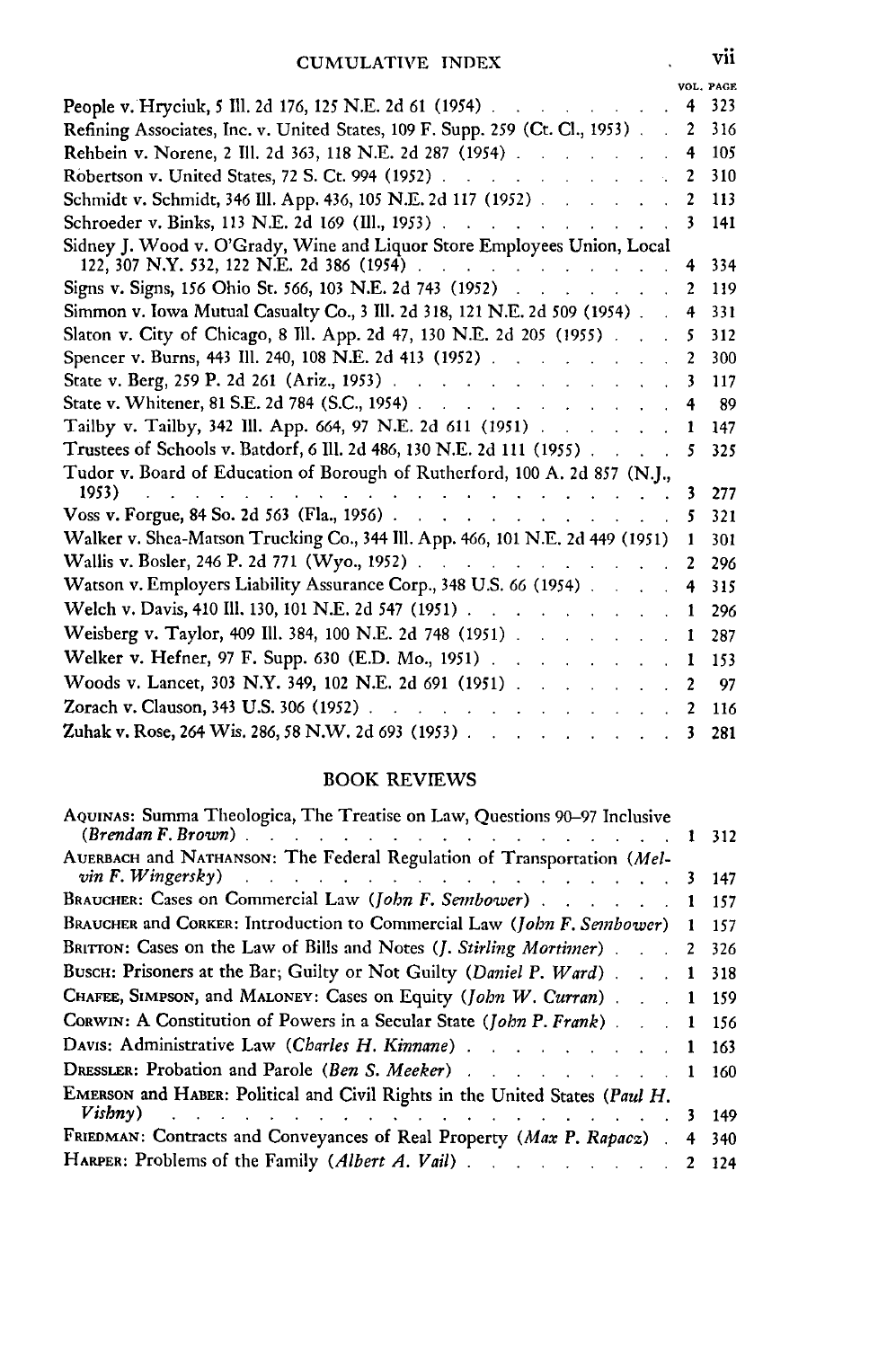### viii CUMULATIVE INDEX

|                                                                                                                                                                                                                                                                                                         |   | VOL. PAGE |
|---------------------------------------------------------------------------------------------------------------------------------------------------------------------------------------------------------------------------------------------------------------------------------------------------------|---|-----------|
| KINNANE: A First Book on Anglo-American Law. Second Edition (Bert S.<br><b>Prunty, Jr.</b> ) and the contract of the contract of the contract of the contract of $\mathbf{r}$                                                                                                                           |   | 2 325     |
| LORE: How To Win a Tax Case (Warren J. Carey) 4 341                                                                                                                                                                                                                                                     |   |           |
| McCORMICK: Handbook of the Law of Evidence (Jeremiah Buckley) 4 342                                                                                                                                                                                                                                     |   |           |
| MORELAND: The Law of Homicide (Richard E. Gorman).                                                                                                                                                                                                                                                      |   | 2 128     |
| NEW YORK UNIVERSITY SCHOOL OF LAW: 1950 Annual Survey of American Law<br>(Francis J. Seiter) and the contract of the contract of the contract of the contract of the contract of the contract of the contract of the contract of the contract of the contract of the contract of the contract of the co | 1 | 162       |
| ROBSON: Justice and Administrative Law (Charles H. Kinnane)                                                                                                                                                                                                                                             |   | 328       |
| SHOLLEY: Cases on Constitutional Law (Harry D. Taft)                                                                                                                                                                                                                                                    |   | 319       |
| SMITH: Labor Law: Cases and Materials. Second Edition (Philip Romiti and                                                                                                                                                                                                                                |   |           |
| Lawrence Daly) and the contract of the contract of the contract of the contract of the contract of the contract of the contract of the contract of the contract of the contract of the contract of the contract of the contrac                                                                          | 3 | 305       |
| SMITH and PROSSER: Cases and Materials on Torts (Lawrence F. Murphy)                                                                                                                                                                                                                                    |   | 330       |
| SNYDER: Preface to Jurisprudence-Text and Cases (Joseph E. Wyse)                                                                                                                                                                                                                                        | 4 | 345       |
| SPELLMAN: How To Prove a Prima Facie Case (Jeremiah Buckley) 4                                                                                                                                                                                                                                          |   | 120       |
| SPRING: Risks and Rights (John B. Martineau) 2                                                                                                                                                                                                                                                          |   | 125       |
| TAYLOR: Public Accountability of Foundations and Charitable Trusts (John                                                                                                                                                                                                                                |   |           |
| W. Curran $\cdots$ $\cdots$ $\cdots$ $\cdots$ $\cdots$ $\cdots$ $\cdots$ $\cdots$ $\cdots$ $\cdots$                                                                                                                                                                                                     | 3 | 304       |
| TRACY: Handbook of the Law of Evidence (Jeremiah Buckley)                                                                                                                                                                                                                                               |   | - 126     |

 $\mathcal{L}^{\text{max}}_{\text{max}}$  and  $\mathcal{L}^{\text{max}}_{\text{max}}$ 

 $\mathcal{L}^{\text{max}}_{\text{max}}$  ,  $\mathcal{L}^{\text{max}}_{\text{max}}$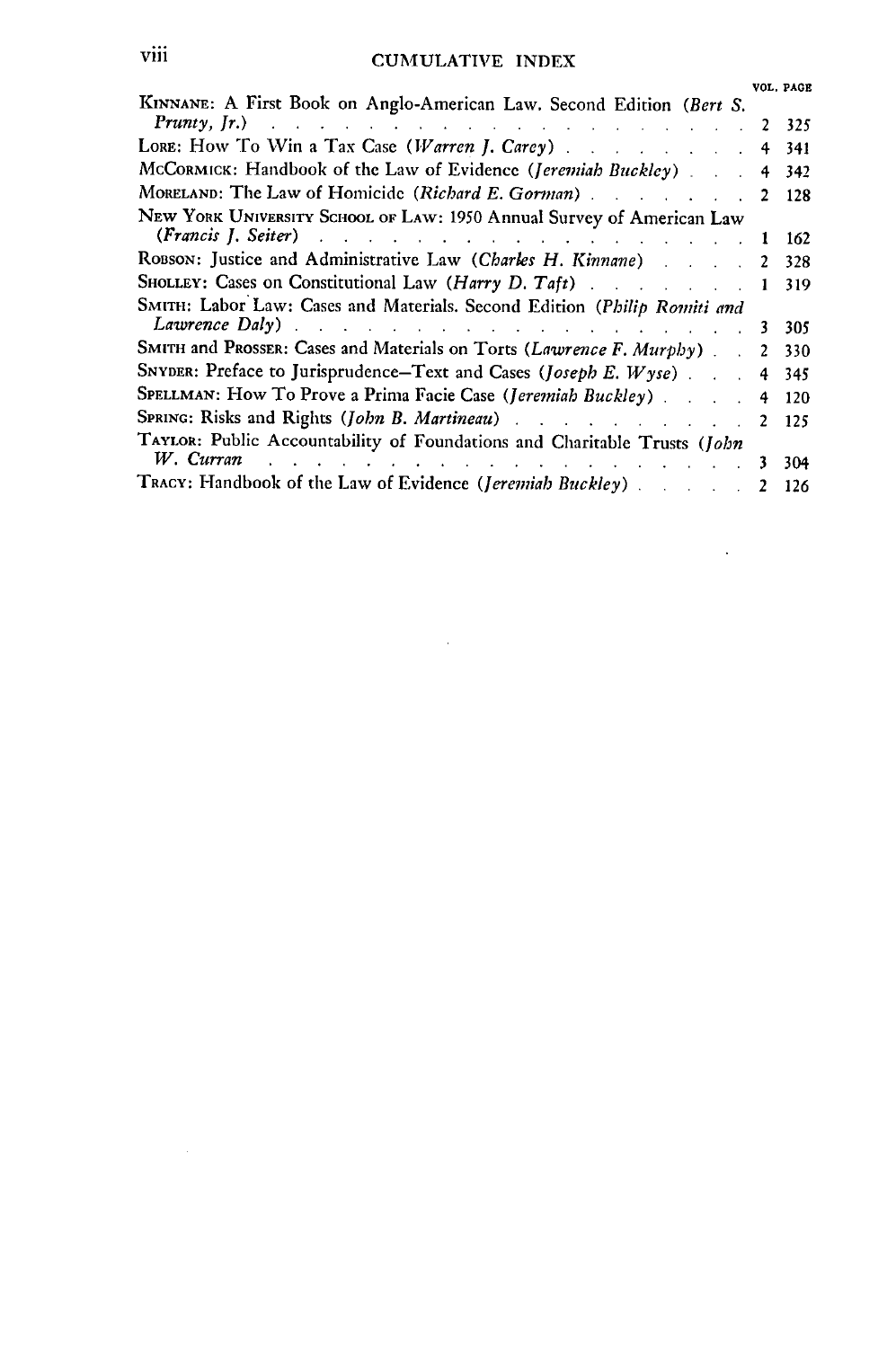### CUMULATIVE INDEX DIGEST

 $\ddot{\phantom{0}}$ 

 $\hat{\pmb{i}}$ 

| A                                                                                                                                                                                                                              |                                      |                     |            |
|--------------------------------------------------------------------------------------------------------------------------------------------------------------------------------------------------------------------------------|--------------------------------------|---------------------|------------|
| <b>ACCOUNTING</b>                                                                                                                                                                                                              |                                      |                     | VOL. PAGE  |
| Legal implications in accounting for depreciation.                                                                                                                                                                             |                                      | $\mathbf{2}$        | 45         |
| ADMINISTRATIVE LAW                                                                                                                                                                                                             |                                      | 2                   | 206        |
|                                                                                                                                                                                                                                |                                      |                     |            |
| Book review: Davis: Administrative Law                                                                                                                                                                                         |                                      | 1<br>$\overline{2}$ | 163<br>328 |
| Federal trial examiners and the Ramspeck case and a substitution of the Ramspeck case                                                                                                                                          |                                      | 4                   | 1          |
|                                                                                                                                                                                                                                | $\ddot{\phantom{a}}$                 |                     |            |
| <b>ADMIRALTY</b>                                                                                                                                                                                                               |                                      |                     | 132        |
| Negligence of coast guard in rescue operation and a series of coast guard in rescue operation                                                                                                                                  |                                      | 5<br>4              | 80         |
| <b>ADOPTION</b>                                                                                                                                                                                                                |                                      |                     |            |
|                                                                                                                                                                                                                                |                                      | 2                   | 63         |
| Legislation governing the religion factor<br>$\mathcal{A}$ . The second contribution of the second contribution $\mathcal{A}$                                                                                                  |                                      | 5                   | 89         |
| Statute providing adopting parents be of religion of child                                                                                                                                                                     |                                      | 4                   | 307        |
| <b>AGENCY</b>                                                                                                                                                                                                                  |                                      |                     |            |
| Communication between physician and patient within attorney-client rela-                                                                                                                                                       |                                      |                     |            |
|                                                                                                                                                                                                                                |                                      | ı                   | 291        |
| tionship<br>Delivery of premium to insurance agent                                                                                                                                                                             |                                      | 4                   | 96         |
| Liability of charities for torts of agents                                                                                                                                                                                     |                                      | 4                   | 56         |
| Necessity of written authority for agent to sign land contracts and all contracts                                                                                                                                              | $\ddot{\phantom{a}}$                 | 2                   | 296        |
| <b>ALIMONY</b>                                                                                                                                                                                                                 |                                      |                     |            |
| Wife's remarriage<br><b>Contract Contract Contract Contract Contract</b><br>and a strategic and a strategic                                                                                                                    |                                      | 4                   | 92         |
| ANGLO-AMERICAN LAW                                                                                                                                                                                                             |                                      |                     |            |
| Book review: Kianne: A First Book on Anglo-American Law                                                                                                                                                                        |                                      | 2                   | 325        |
| Roman and civil law influence and the state of the state of the state of the state of the state of the state of the state of the state of the state of the state of the state of the state of the state of the state of the st |                                      | $\overline{2}$      | 28         |
| <b>ANNULMENT</b>                                                                                                                                                                                                               |                                      |                     |            |
| In Church and State                                                                                                                                                                                                            |                                      | 5                   | 216        |
| <b>ARBITRATION</b>                                                                                                                                                                                                             |                                      |                     |            |
| Judicial review                                                                                                                                                                                                                |                                      | 5                   | 14         |
| <b>ARRAIGNMENT</b>                                                                                                                                                                                                             |                                      |                     |            |
| Some aspects.                                                                                                                                                                                                                  |                                      | 3                   | 105        |
| ATTRACTIVE NUISANCE                                                                                                                                                                                                            |                                      |                     |            |
| The allurement element<br>$\sim$ $\sim$ $\sim$                                                                                                                                                                                 |                                      | 1                   | 263        |
| <b>ATTORNEYS</b>                                                                                                                                                                                                               |                                      |                     |            |
| Ethics in public life.<br>$\mathbf{r} = \mathbf{r} + \mathbf{r} + \mathbf{r} + \mathbf{r} + \mathbf{r}$<br>$\mathcal{L} \times \mathcal{L} \times \mathcal{L}$                                                                 |                                      | 2                   | 194        |
| Marriage and the Catholic Church                                                                                                                                                                                               |                                      | 4                   | 213        |
| Privileged communication                                                                                                                                                                                                       | $\mathbf{L} = \mathbf{L} \mathbf{L}$ | 4                   | -67        |
|                                                                                                                                                                                                                                |                                      | 4                   | 311        |
| Unauthorized practices: remedial procedures and a substitution of the state of the state of the state of the state of the state of the state of the state of the state of the state of the state of the state of the state of  |                                      |                     | 1 108      |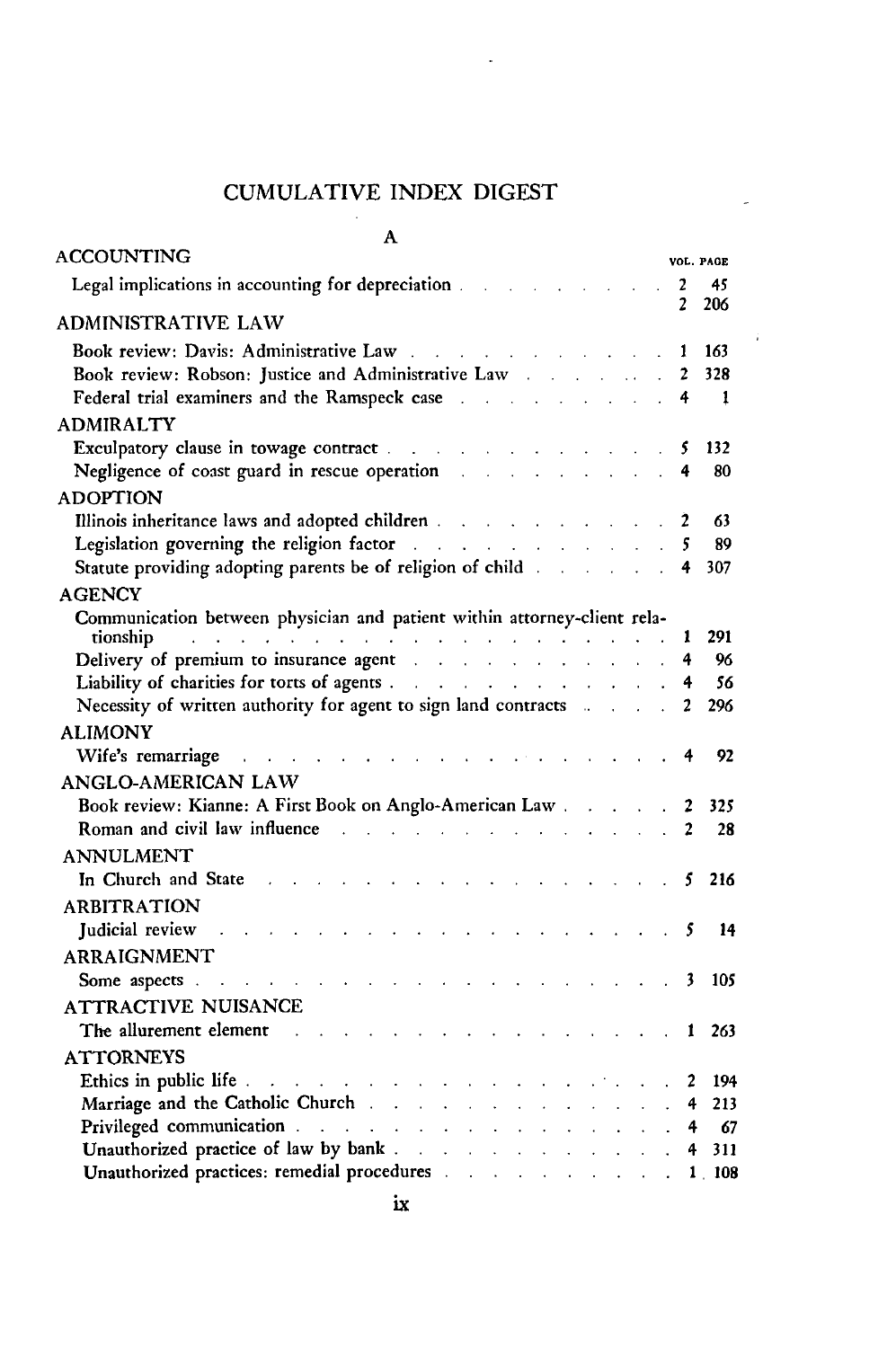| <b>CUMULATIVE INDEX</b> |  |
|-------------------------|--|
|-------------------------|--|

| л                                           | <b>CUMULATIVE INDEX</b>                                                                                                                                                                                                                                                                                                                                                                                                                                                                     |              |                    |
|---------------------------------------------|---------------------------------------------------------------------------------------------------------------------------------------------------------------------------------------------------------------------------------------------------------------------------------------------------------------------------------------------------------------------------------------------------------------------------------------------------------------------------------------------|--------------|--------------------|
| <b>AUCTIONS</b><br>"Without reserve"        | $\sim$ $\sim$ 3<br>$\mathbf{L} = \mathbf{L} \times \mathbf{L}$                                                                                                                                                                                                                                                                                                                                                                                                                              |              | VOL. PAGE<br>- 280 |
|                                             |                                                                                                                                                                                                                                                                                                                                                                                                                                                                                             |              |                    |
|                                             | B                                                                                                                                                                                                                                                                                                                                                                                                                                                                                           |              |                    |
| <b>BANK ACCOUNTS</b>                        |                                                                                                                                                                                                                                                                                                                                                                                                                                                                                             |              |                    |
|                                             | Parol evidence to show intent in joint bank accounts                                                                                                                                                                                                                                                                                                                                                                                                                                        |              | 49                 |
|                                             | Signature card in joint tenancy and the series of the series of the series of 2                                                                                                                                                                                                                                                                                                                                                                                                             |              | 49                 |
| <b>BIBLE</b>                                |                                                                                                                                                                                                                                                                                                                                                                                                                                                                                             |              |                    |
|                                             | Bible distribution in public school and the contract of the state of the state of the state of the state of the state of the state of the state of the state of the state of the state of the state of the state of the state                                                                                                                                                                                                                                                               | 3            | 277                |
| <b>BLUE SKY LAWS</b>                        |                                                                                                                                                                                                                                                                                                                                                                                                                                                                                             |              |                    |
| Federal                                     | and the contract of                                                                                                                                                                                                                                                                                                                                                                                                                                                                         |              | - 131              |
|                                             | Ċ                                                                                                                                                                                                                                                                                                                                                                                                                                                                                           |              |                    |
| <b>CARRIERS</b>                             |                                                                                                                                                                                                                                                                                                                                                                                                                                                                                             |              |                    |
|                                             | Book review: Auerbach and Nathanson: Federal Regulation of Transporta-                                                                                                                                                                                                                                                                                                                                                                                                                      |              |                    |
|                                             | tion <i>and a contract of the contract of the contract of the contract</i> of the contract of the contract of the contract of the contract of the contract of the contract of the contract of the contract of the contract of the c                                                                                                                                                                                                                                                         | 3            | 147                |
|                                             | Duty to notify consignor of non-delivery in "order-notify" situations                                                                                                                                                                                                                                                                                                                                                                                                                       | 3.           | 129                |
| <b>CENSORSHIP</b>                           |                                                                                                                                                                                                                                                                                                                                                                                                                                                                                             |              |                    |
| Motion pictures                             | $\ldots$ . The set of $\ldots$ is the set of $\mathbf 3$<br>and a strategic and                                                                                                                                                                                                                                                                                                                                                                                                             |              | 227                |
| <b>CHARITIES</b>                            |                                                                                                                                                                                                                                                                                                                                                                                                                                                                                             |              |                    |
|                                             | Book review: Taylor: Public Accountability of Foundations and Charitable                                                                                                                                                                                                                                                                                                                                                                                                                    |              |                    |
|                                             | Trusts and a contract of the contract of the contract of the contract of the contract of the contract of the contract of the contract of the contract of the contract of the contract of the contract of the contract of the c                                                                                                                                                                                                                                                              | 3            | 304                |
|                                             | Immunity from tort liability and a subset of the state of the state of the state of the state of the state of                                                                                                                                                                                                                                                                                                                                                                               | 4            | - 56               |
|                                             | Trusts for Masses and a contract the contract of the masses of the contract of the contract of the contract of                                                                                                                                                                                                                                                                                                                                                                              | 5.           | 246                |
| <b>CHURCH AND STATE</b>                     |                                                                                                                                                                                                                                                                                                                                                                                                                                                                                             |              |                    |
| Annulment<br>and the company of the company | and a straight and a straight<br>$\mathbf{1} \qquad \mathbf{1} \qquad \mathbf{1} \qquad \mathbf{1} \qquad \mathbf{1} \qquad \mathbf{1} \qquad \mathbf{1} \qquad \mathbf{1} \qquad \mathbf{1} \qquad \mathbf{1} \qquad \mathbf{1} \qquad \mathbf{1} \qquad \mathbf{1} \qquad \mathbf{1} \qquad \mathbf{1} \qquad \mathbf{1} \qquad \mathbf{1} \qquad \mathbf{1} \qquad \mathbf{1} \qquad \mathbf{1} \qquad \mathbf{1} \qquad \mathbf{1} \qquad \mathbf{1} \qquad \mathbf{1} \qquad \mathbf{$ | 5            | 216                |
|                                             | Adoption legislation and the religion factor and the religion factor and the set of the state of the state of                                                                                                                                                                                                                                                                                                                                                                               | 5            | 89                 |
|                                             | Conscientious objectors and a constant of the construction of the construction of the construction of the construction of the construction of the construction of the construction of the construction of the construction of<br>Marriage and the Catholic Church                                                                                                                                                                                                                           | 4.           | 296<br>202         |
|                                             | "Released Time" program                                                                                                                                                                                                                                                                                                                                                                                                                                                                     | 4<br>2       | 116                |
|                                             | Statute providing adopting parents be of religion of child                                                                                                                                                                                                                                                                                                                                                                                                                                  | 4            | 307                |
|                                             |                                                                                                                                                                                                                                                                                                                                                                                                                                                                                             |              |                    |
| <b>CIVILIZATION</b>                         | Contribution of Roman Law                                                                                                                                                                                                                                                                                                                                                                                                                                                                   |              |                    |
|                                             | $\ldots$ 2                                                                                                                                                                                                                                                                                                                                                                                                                                                                                  |              | 28                 |
| <b>CIVIL RIGHTS</b>                         |                                                                                                                                                                                                                                                                                                                                                                                                                                                                                             |              |                    |
|                                             | Book review: Emerson and Haber: Political and Civil Rights in the United<br>المنافر والمنافر والمتأمر والمنافر والمراقب والمنافر والمراقب                                                                                                                                                                                                                                                                                                                                                   | 3            | 149                |
| <b>States</b><br><b>Carl Carl Carl</b>      | Discriminatory acts by city on racial basis                                                                                                                                                                                                                                                                                                                                                                                                                                                 | 3            | 138                |
|                                             |                                                                                                                                                                                                                                                                                                                                                                                                                                                                                             |              |                    |
| COMMERCIAL LAW                              |                                                                                                                                                                                                                                                                                                                                                                                                                                                                                             |              |                    |
|                                             |                                                                                                                                                                                                                                                                                                                                                                                                                                                                                             | 1            | 157                |
|                                             | Book review: Braucher and Corker: Introduction to Commercial Law                                                                                                                                                                                                                                                                                                                                                                                                                            | $\mathbf{1}$ | 157                |
| CONDITIONAL SALES                           |                                                                                                                                                                                                                                                                                                                                                                                                                                                                                             |              |                    |
|                                             | Chattel security and the Uniform Commercial Code                                                                                                                                                                                                                                                                                                                                                                                                                                            | 1            | 93                 |
| <b>CONFLICT OF LAWS</b>                     |                                                                                                                                                                                                                                                                                                                                                                                                                                                                                             |              |                    |
|                                             | Denial of equitable enforcement of foreign alimony decree                                                                                                                                                                                                                                                                                                                                                                                                                                   | 1            | 147                |

Impotency as ground for annulment **..** .......... .. ... . 3 284 $\ddot{\phantom{0}}$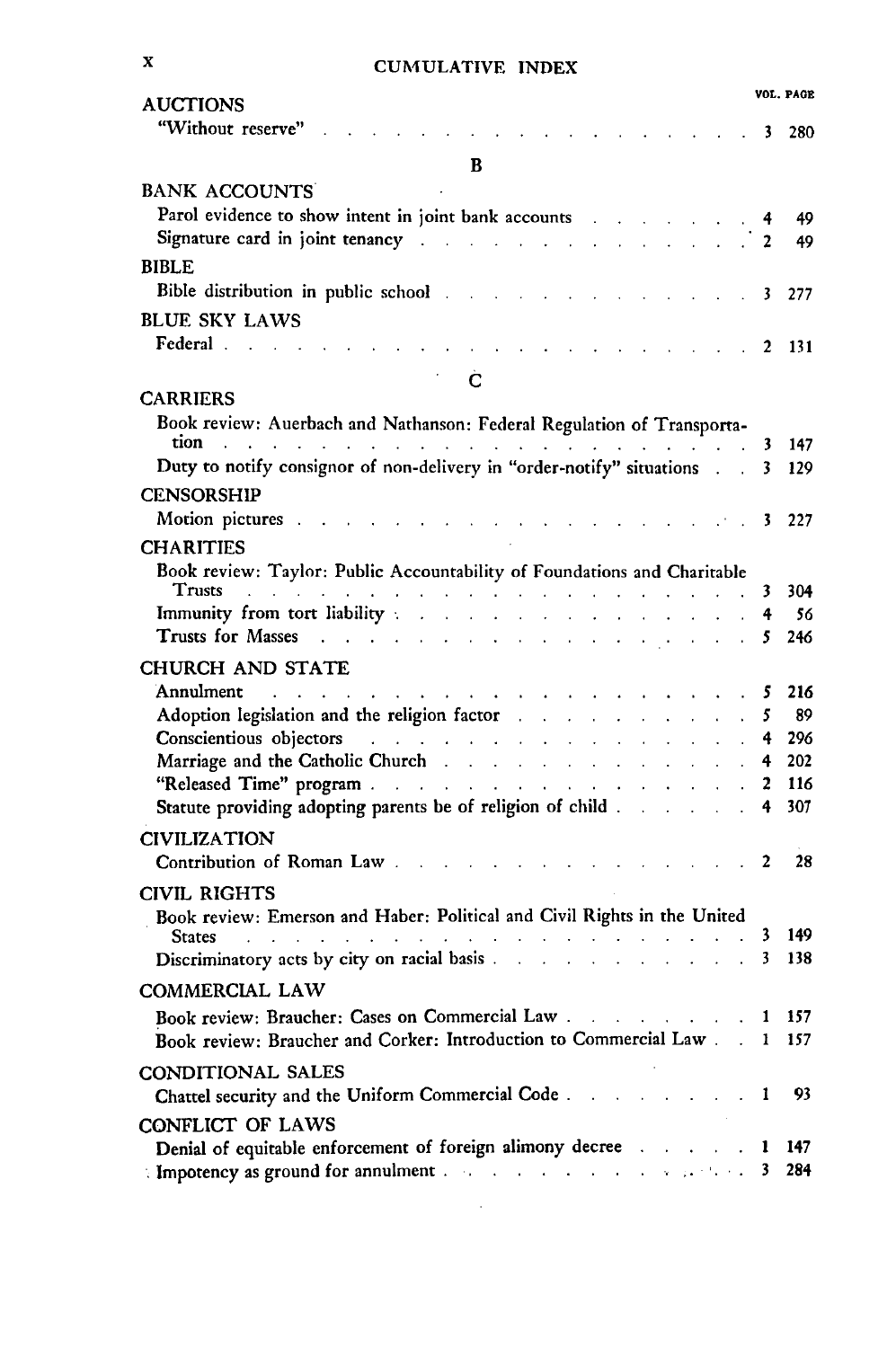| Statute allowing direct action against insurer upheld although prohibited by                                                                                                                                                                                                                                 |                          | VOL. PAGE      |
|--------------------------------------------------------------------------------------------------------------------------------------------------------------------------------------------------------------------------------------------------------------------------------------------------------------|--------------------------|----------------|
|                                                                                                                                                                                                                                                                                                              |                          | 315            |
| public policy<br>Survival of action as a matter of procedure                                                                                                                                                                                                                                                 |                          | 85             |
| Tolling and borrowing provisions of the Illinois Limitations Act and the matter of                                                                                                                                                                                                                           | $\mathbf{2}$             | 225            |
| <b>CONGRESS</b>                                                                                                                                                                                                                                                                                              |                          |                |
| Television and congressional investigations . :                                                                                                                                                                                                                                                              |                          | 1 112          |
|                                                                                                                                                                                                                                                                                                              |                          |                |
| CONSCIENTIOUS OBJECTORS<br>UINOULEIN I IUUS UDJEUTUKS<br>Jehovah's witnesses                                                                                                                                                                                                                                 |                          |                |
|                                                                                                                                                                                                                                                                                                              | 4                        | 296            |
| <b>CONSTITUTIONAL LAW</b>                                                                                                                                                                                                                                                                                    |                          |                |
| Admissibility of chemical tests to determine intoxication and a series of the state of the state of the state of the state of the state of the state of the state of the state of the state of the state of the state of the s                                                                               | 3                        | 117            |
| Bible distribution in public school and the contract of the state of the state of the state of the state of the state of the state of the state of the state of the state of the state of the state of the state of the state                                                                                |                          | $3 - 277$      |
| Book review: Corwin: A Constitution of Powers in a Secular State                                                                                                                                                                                                                                             | $\mathbf{1}$             | 156            |
| Book review: Emerson and Haber: Political and Civil Rights in the United                                                                                                                                                                                                                                     |                          |                |
| States representative and the set of the state of the state of the state of the state of the state of the state of the state of the state of the state of the state of the state of the state of the state of the state of the                                                                               | 3                        | 149            |
| Book review: Sholley: Cases on Constitutional Law                                                                                                                                                                                                                                                            | 1                        | 319            |
|                                                                                                                                                                                                                                                                                                              |                          | 3 227          |
| Class discrimination by city and a series of the contract of the contract of the contract of the contract of the contract of the contract of the contract of the contract of the contract of the contract of the contract of t                                                                               | 3.                       | 138            |
|                                                                                                                                                                                                                                                                                                              | 4                        | 296            |
| Discussion of Crosskey's Politics and the Constitution in the History of the                                                                                                                                                                                                                                 |                          | 221            |
| United States and a subsequence of the contract of the state of the state of the state of the state of the state of the state of the state of the state of the state of the state of the state of the state of the state of th<br>Double jeopardy and the identity of offenses                               | 4<br>$\mathbf{2}$        | 263            |
|                                                                                                                                                                                                                                                                                                              | $\overline{\mathbf{3}}$  | 289            |
| Extradition pending judicial hearing and the contract of the contract of the contract of<br>Full faith and credit and the out of state divorce                                                                                                                                                               |                          | 73             |
|                                                                                                                                                                                                                                                                                                              | 4                        | $-93$          |
| Group libel law contract the contract of the contract of the contract of the contract of the contract of the contract of the contract of the contract of the contract of the contract of the contract of the contract of the c                                                                               | $\overline{2}$           |                |
|                                                                                                                                                                                                                                                                                                              |                          | 141            |
| Labor law-Insulting language on the picket line                                                                                                                                                                                                                                                              | 1                        | 150            |
| "Non signer" clause in state fair trade act.                                                                                                                                                                                                                                                                 |                          | 326            |
| Oaths as to past, present and future loyalty and the service of the service of the service of the service of the service of the service of the service of the service of the service of the service of the service of the serv                                                                               | $\mathbf{2}$             | 274            |
| Regulation of gambling devices in interstate commerce.                                                                                                                                                                                                                                                       | 4                        | 256            |
|                                                                                                                                                                                                                                                                                                              | 2                        | 116            |
| Restriction on bail granting power and a series of the series of the series of the series of the series of the                                                                                                                                                                                               | 4<br>$\mathcal{L}^{\pm}$ | - 89           |
| Restrictive covenants                                                                                                                                                                                                                                                                                        | 1                        | 293            |
| Right to counsel in non-capital cases                                                                                                                                                                                                                                                                        | $1^+$                    | 309            |
| Right to wages while voting and the service of the service of the service of the service of the service of the                                                                                                                                                                                               | $\mathbf{1}$             | 284            |
| Rights of person before court martial and the contract of the contract of the contract of the contract of the contract of the contract of the contract of the contract of the contract of the contract of the contract of the                                                                                | 3                        | 95             |
| State sales tax as a tax on interstate commerce.                                                                                                                                                                                                                                                             |                          |                |
| Statute allowing direct action against insurer upheld although prohibited by                                                                                                                                                                                                                                 |                          |                |
| public policy and a set of the set of the set of $\mathbb{R}$ is a set of $\mathbb{R}$ in the set of $\mathbb{R}$ is a set of $\mathbb{R}$ in the set of $\mathbb{R}$ is a set of $\mathbb{R}$ in the set of $\mathbb{R}$ is a set of $\mathbb{R}$ is a set o<br>Television and congressional investigations |                          |                |
| $\mathbf{r}^{\text{max}}$                                                                                                                                                                                                                                                                                    |                          | $\ldots$ 1 112 |
| CONSTRUCTIVE EVICTION                                                                                                                                                                                                                                                                                        |                          |                |
| Origin and evolution of constructive eviction in the United States . 1 69                                                                                                                                                                                                                                    |                          |                |
| <b>CONTEMPT</b>                                                                                                                                                                                                                                                                                              |                          |                |
| Doctrine of "Purgation by Oath" in Illinois and a series of the contract of 2.105                                                                                                                                                                                                                            |                          |                |
|                                                                                                                                                                                                                                                                                                              |                          |                |
| <b>CONTEST PRIZES</b>                                                                                                                                                                                                                                                                                        |                          |                |
| Taxation and a construction of the construction of the following and                                                                                                                                                                                                                                         |                          | 2 310          |

÷,

xi

÷,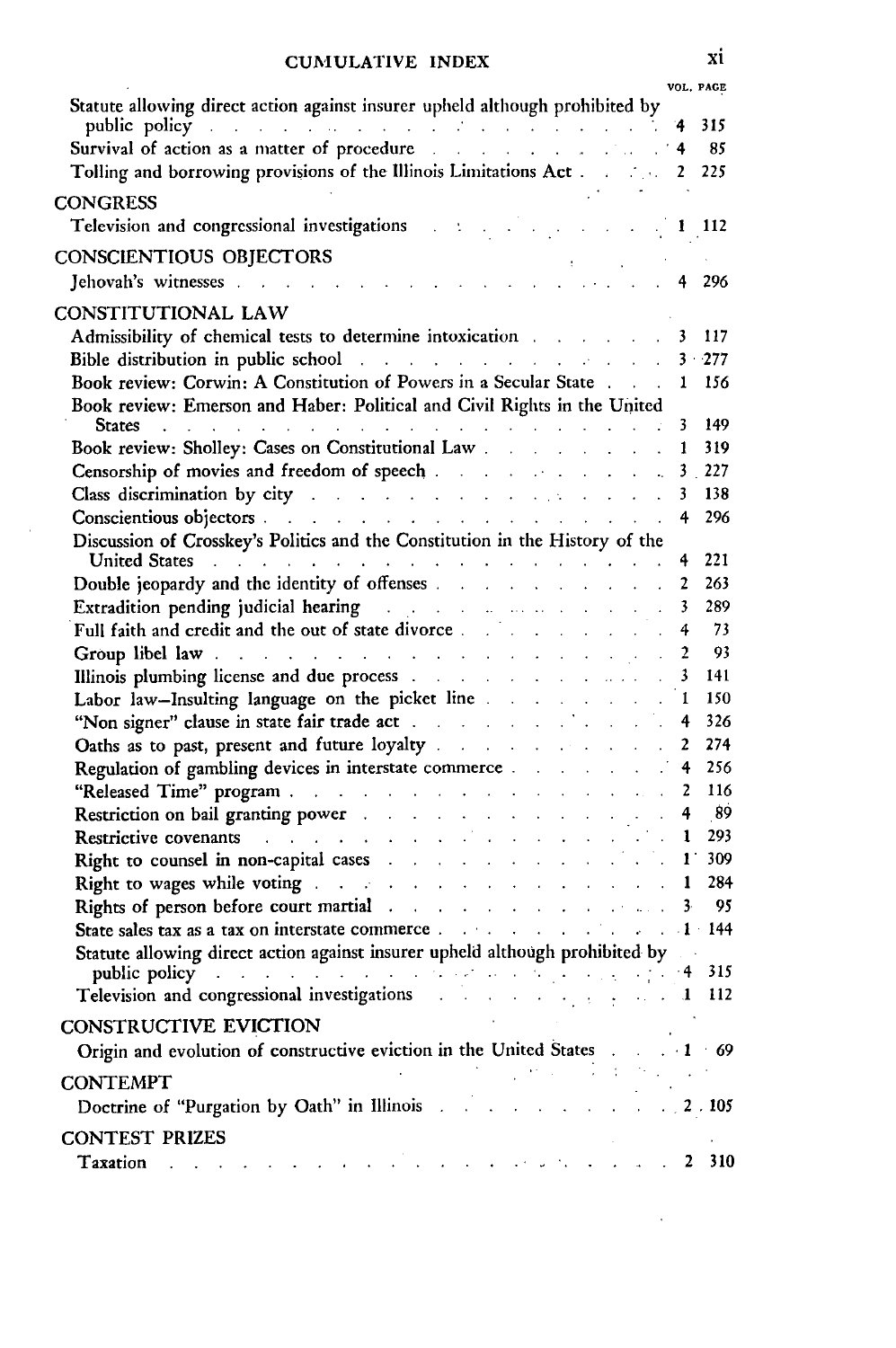### **Xli CUMULATIVE INDEX**

| ۰ | VOL. PAGE |
|---|-----------|
|   |           |

| <b>CONTRACTS</b>                                                                                                                                                                                                                            |                          |                             |                         |                |
|---------------------------------------------------------------------------------------------------------------------------------------------------------------------------------------------------------------------------------------------|--------------------------|-----------------------------|-------------------------|----------------|
| Analysis of recent Illinois legislation concerning seals and a second section of the seals                                                                                                                                                  |                          |                             | 1                       | 250            |
| Auction "without reserve"                                                                                                                                                                                                                   |                          | $\ddot{\phantom{a}}$        | 3                       | 280            |
| Book review: Friedman: Contracts and Conveyances of Real Property .                                                                                                                                                                         |                          |                             | 4                       | 340            |
| Effect of negligence on reformation of written instruments and all contacts                                                                                                                                                                 |                          | $\ddot{\phantom{a}}$        | $\overline{2}$          | 269            |
| Frustration: A rejected doctrine                                                                                                                                                                                                            |                          | $\mathcal{L}$               | 3                       | $\overline{1}$ |
| Gratuitous undertakings and the duty of care and the state of the state of the state of the state of the state of the state of the state of the state of the state of the state of the state of the state of the state of the               |                          |                             | 1                       | 30             |
|                                                                                                                                                                                                                                             |                          | $\mathbf{r}$                | $\overline{2}$          | 131            |
| Mutual assent in unilateral contracts since the Restatement                                                                                                                                                                                 |                          |                             | 1                       | 167            |
| Partial enforcement of covenants unreasonably restricting competition.                                                                                                                                                                      |                          | $\ddot{\phantom{a}}$        | $\overline{2}$          | 110            |
| Promissory estoppel<br>Revocation of offer                                                                                                                                                                                                  |                          |                             | 4                       | 320            |
|                                                                                                                                                                                                                                             |                          |                             | 2                       | 316            |
| <b>CONVEYANCES</b>                                                                                                                                                                                                                          |                          |                             |                         |                |
| Book Review: Friedman: Contracts and Conveyances of Real Property.                                                                                                                                                                          |                          | $\ddot{\phantom{a}}$        | 4                       | 340            |
| <b>COPYRIGHT</b>                                                                                                                                                                                                                            |                          |                             |                         |                |
| Literary property and contracts of hire<br>$\ldots$ 5                                                                                                                                                                                       |                          |                             |                         | 256            |
| International copyright of music and a state of the state of the state of the state of the state of the state of                                                                                                                            |                          |                             | $\overline{\mathbf{3}}$ | 52             |
|                                                                                                                                                                                                                                             |                          |                             |                         |                |
| <b>CORPORATIONS</b>                                                                                                                                                                                                                         |                          |                             |                         |                |
| Kaiser-Frazer v. Otis: A legal and moral analysis and all and the contract of the state of the state of the state of the state of the state of the state of the state of the state of the state of the state of the state of t              |                          |                             | $\mathbf{2}$            | 131            |
| <b>COURTS</b>                                                                                                                                                                                                                               |                          |                             |                         |                |
| Continuing need for judicial reform in Illinois and a settled as a settled of the settled of the set of the settled of the settled of the settled of the settled of the settled of the settled of the settled of the settled o<br>$\sim 10$ | <b>Contract Contract</b> |                             | 4                       | 153            |
|                                                                                                                                                                                                                                             |                          |                             | $\ddot{\mathbf{4}}$     | 279            |
| The need for judicial reform in Illinois                                                                                                                                                                                                    |                          | $\mathbf{L}$                | $\overline{2}$          | 39             |
| Waiver of federal venue statute by use of state highway                                                                                                                                                                                     |                          |                             | 3                       | 126            |
|                                                                                                                                                                                                                                             |                          |                             |                         |                |
| <b>COURTS-MARTIAL</b>                                                                                                                                                                                                                       |                          |                             |                         |                |
| Amenability of discharged servicemen and a state of the state of the state of the state of the state of the state of the state of the state of the state of the state of the state of the state of the state of the state of t              |                          |                             | 5                       | 121            |
| Constitutional rights of defendant and a series of the constitutional rights of defendant                                                                                                                                                   |                          |                             | 3                       | 95             |
| <b>CREDIT AGENCY</b>                                                                                                                                                                                                                        |                          |                             |                         |                |
| Defamation<br>the contract of the contract of the contract of the contract of the contract of                                                                                                                                               |                          |                             | 2                       | 69             |
| CRIMINAL LAW                                                                                                                                                                                                                                |                          |                             |                         |                |
| Abolition of presumption of marital coercion                                                                                                                                                                                                |                          |                             | $\overline{2}$          | 245            |
| Book review: Busch: Prisoners at the Bar; Guilty or Not Guilty                                                                                                                                                                              |                          |                             | 1                       | 318            |
| Book review: Dresser: Probation and Parole                                                                                                                                                                                                  |                          |                             | $\mathbf{1}$            | 160            |
| Book review: Moreland: The Law of Homicide                                                                                                                                                                                                  |                          | $\ddot{\phantom{a}}$        | $\boldsymbol{2}$        | 128            |
| Double jeopardy and the identity of offenses and the set of the set of the set of the set of the set of the set of the set of the set of the set of the set of the set of the set of the set of the set of the set of the set               |                          |                             | 2                       | 263            |
| Entrapment as a defense and the contract of the set of the set of the set of the set of the set of the set of the set of the set of the set of the set of the set of the set of the set of the set of the set of the set of th              |                          |                             | 3                       | 100            |
| Felony-Murder Rule where robbery victim kills defendant's accomplice                                                                                                                                                                        |                          |                             | 5                       | 298            |
| Illinois Post-Conviction Hearing Act: A survey                                                                                                                                                                                              |                          |                             | $\mathbf{1}$            | 243            |
|                                                                                                                                                                                                                                             |                          | $\mathcal{L}^{\mathcal{L}}$ | $\overline{2}$          | -86            |
| Intent element in statutory crimes and the contract of the contract of the contract of the contract of the contract of the contract of the contract of the contract of the contract of the contract of the contract of the con              |                          |                             | 4                       | 323            |
| Juror's reading of newspaper account of prior acts of defendant                                                                                                                                                                             |                          | L.                          | $\overline{4}$          | 31             |
| Lie detector in court and a subsequent of the state of the state of the state of the state of the state of the                                                                                                                              |                          |                             |                         | 237            |
|                                                                                                                                                                                                                                             |                          | $\mathcal{L}^{\mathcal{L}}$ | 4<br>3                  | 199            |
| Statistics and statistical methodology and statistical methodology                                                                                                                                                                          |                          |                             |                         |                |

 $\epsilon$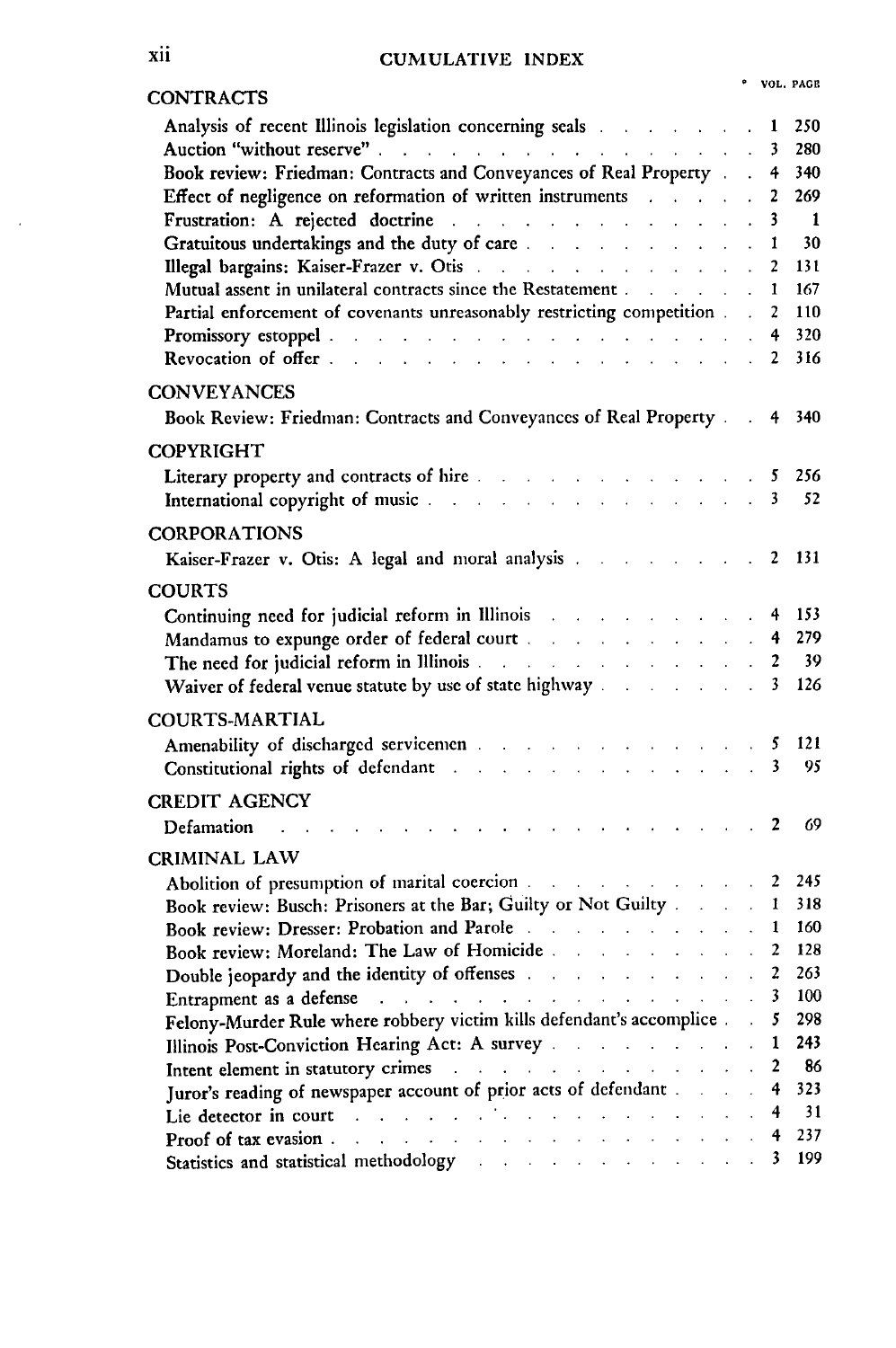| D                                                                                                                                                                                                                                                                                         |  |                   |                   |                    |
|-------------------------------------------------------------------------------------------------------------------------------------------------------------------------------------------------------------------------------------------------------------------------------------------|--|-------------------|-------------------|--------------------|
| <b>DAMAGES</b>                                                                                                                                                                                                                                                                            |  |                   |                   | VOL. PAGE          |
| Mental suffering unaccompanied by physical injury 4 266                                                                                                                                                                                                                                   |  |                   |                   |                    |
| DEBTOR AND CREDITOR                                                                                                                                                                                                                                                                       |  |                   |                   |                    |
| <b>Exemption of wages for garnishment</b> 3 153                                                                                                                                                                                                                                           |  |                   |                   |                    |
| <b>DEFAMATION</b>                                                                                                                                                                                                                                                                         |  |                   |                   |                    |
| By merchantile or credit agency and the state of the state of the state of the 2                                                                                                                                                                                                          |  |                   |                   | 69                 |
| DEPRECIATION                                                                                                                                                                                                                                                                              |  |                   |                   |                    |
| Legal implications in accounting the contract of the contract of the contract of the contract of the contract of the contract of the contract of the contract of the contract of the contract of the contract of the contract                                                             |  |                   | $\overline{2}$    | 45                 |
|                                                                                                                                                                                                                                                                                           |  |                   | 2                 | 206                |
| <b>DESCENT</b>                                                                                                                                                                                                                                                                            |  |                   |                   |                    |
| Right of illegitimates to inherit and a subset of the state of the state of the state of the state of the state of the state of the state of the state of the state of the state of the state of the state of the state of the                                                            |  |                   | $\mathbf{2}$      | 300                |
| <b>DISINTERMENT</b>                                                                                                                                                                                                                                                                       |  |                   |                   |                    |
| When allowed<br>and the contract of the contract of the contract of the contract of the contract of the contract of the contract of the contract of the contract of the contract of the contract of the contract of the contract of the contra<br>and the contract of the contract of the |  |                   | 3                 | - 251              |
| <b>DIVORCE</b>                                                                                                                                                                                                                                                                            |  |                   |                   |                    |
| <b>Book review: Harper: Problems of the Family</b>                                                                                                                                                                                                                                        |  |                   |                   | 124                |
| Denial of equitable enforcement of foreign alimony decree 1                                                                                                                                                                                                                               |  |                   |                   | 147                |
|                                                                                                                                                                                                                                                                                           |  |                   |                   | 73                 |
| Removal of child to another state by divorced parent and a substitution of child to another state by divorced parent                                                                                                                                                                      |  |                   | $\mathbf{2}$      | 113                |
| <b>DOMESTIC RELATIONS</b>                                                                                                                                                                                                                                                                 |  |                   |                   |                    |
|                                                                                                                                                                                                                                                                                           |  |                   |                   | 92                 |
|                                                                                                                                                                                                                                                                                           |  |                   |                   | 216                |
| Book review: Harper: Problems of the Family and a substitution of the Family                                                                                                                                                                                                              |  |                   | $\overline{2}$    | 124                |
| Child's right to sue parent for wilful and wanton conduct                                                                                                                                                                                                                                 |  |                   | 5.                | 302                |
| Denial of equitable enforcement of foreign alimony decree and all all the control of equitable enforcement of foreign alimony decree and all the control of the control of the control of the control of the control of the co                                                            |  |                   | 1                 | 147                |
| Enforcement of invalid separation agreement                                                                                                                                                                                                                                               |  | $\Delta \sim 100$ | 5                 | 138                |
| Full faith and credit and the out of state divorce.                                                                                                                                                                                                                                       |  |                   | 4                 | 73                 |
|                                                                                                                                                                                                                                                                                           |  |                   | 3                 | 284                |
|                                                                                                                                                                                                                                                                                           |  |                   |                   | 202                |
| Removal of child to another state by divorced parent and a substitution of child to another state by divorced parent and a substitution of the state of the state of the state of the state of the state of the state of the s                                                            |  |                   | $\mathbf{2}$<br>2 | 75<br>113          |
| Right of unemancipated child to sue his parent for personal tort                                                                                                                                                                                                                          |  |                   | $\overline{2}$    | 119                |
| Statute providing adopting parents be of religion of child and all contact the statute providing adopting parents be of religion of child                                                                                                                                                 |  |                   | 4                 | 307                |
| Wife entitled to sue spouse for personal injury and a subset of the set of the set of the set of the set of the set of the set of the set of the set of the set of the set of the set of the set of the set of the set of the                                                             |  |                   | $\overline{2}$    | 285                |
|                                                                                                                                                                                                                                                                                           |  |                   |                   |                    |
| DOUBLE JEOPARDY                                                                                                                                                                                                                                                                           |  |                   |                   |                    |
| The identity of offenses results in the set of the set of the set of the set of the set of the set of the set of the set of the set of the set of the set of the set of the set of the set of the set of the set of the set of                                                            |  |                   |                   | $\therefore$ 2 263 |
| <b>DOWER</b>                                                                                                                                                                                                                                                                              |  |                   |                   |                    |
|                                                                                                                                                                                                                                                                                           |  |                   |                   | 1                  |
| DRAM SHOP ACT                                                                                                                                                                                                                                                                             |  |                   |                   |                    |
| Lessor's liability<br>and a series of the contract and a series<br>. 3 111                                                                                                                                                                                                                |  |                   |                   |                    |
| <b>DRUNKOMETERS</b>                                                                                                                                                                                                                                                                       |  |                   |                   |                    |
| Admissibility of involuntary tests 3 117                                                                                                                                                                                                                                                  |  |                   |                   |                    |
| Admissibility of tests and a contract of the contract of the contract of the contract of the contract of the contract of the contract of the contract of the contract of the contract of the contract of the contract of the c                                                            |  |                   |                   |                    |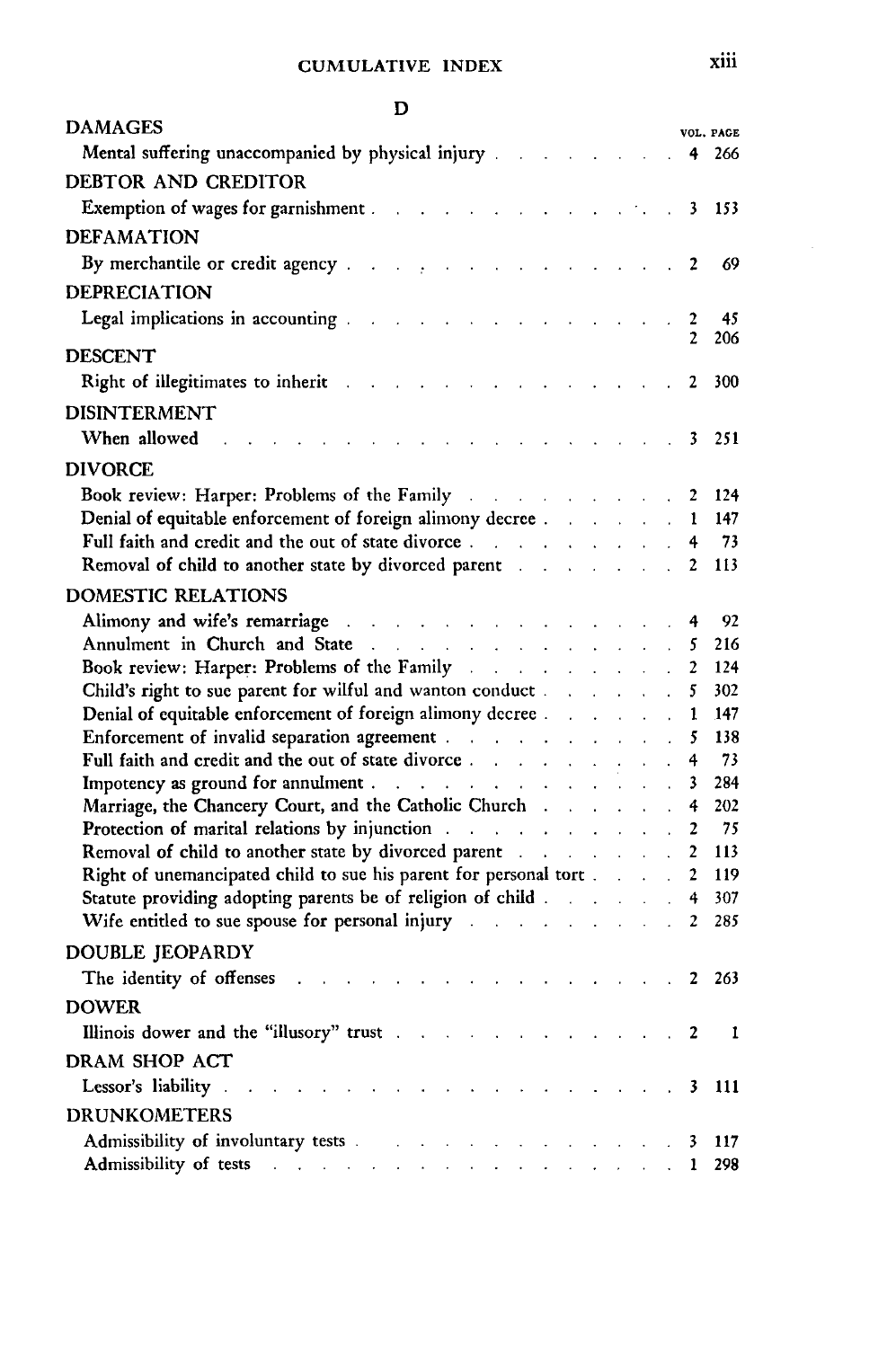| <b>EDUCATION</b>                                                                                                                                                                                                                                                                          |                                  |                |                                             |                                                    |                                  | VOL. PAGE  |
|-------------------------------------------------------------------------------------------------------------------------------------------------------------------------------------------------------------------------------------------------------------------------------------------|----------------------------------|----------------|---------------------------------------------|----------------------------------------------------|----------------------------------|------------|
| Bible distribution in public school and a series of the series of the series of the series of the series of the                                                                                                                                                                           |                                  |                |                                             |                                                    | 3                                | 277        |
|                                                                                                                                                                                                                                                                                           |                                  |                |                                             |                                                    | 3                                | 83         |
| <b>ENTRAPMENT</b>                                                                                                                                                                                                                                                                         |                                  |                |                                             |                                                    |                                  |            |
| As defense in criminal prosecution and a series of the set of the set of the set of the set of the set of the<br>$1 - 1 - 1 = 1$                                                                                                                                                          |                                  |                |                                             |                                                    | - 3                              | 100        |
| <b>EQUITY</b>                                                                                                                                                                                                                                                                             |                                  |                |                                             |                                                    |                                  |            |
| Book review: Chafee, Simpson, and Maloney: Cases on Equity                                                                                                                                                                                                                                |                                  |                |                                             |                                                    | 1                                | 159        |
| Comparative intelligence doctrine in equity and a substitution of the contract of                                                                                                                                                                                                         |                                  |                |                                             |                                                    | $\mathbf{1}$                     | 258        |
| Denial of equitable enforcement of foreign alimony decree                                                                                                                                                                                                                                 |                                  |                |                                             |                                                    | $\mathcal{L}^{\mathcal{L}}$<br>1 | 147        |
| Disinterment and a contract of the contract of the contract of the contract of the contract of the contract of                                                                                                                                                                            |                                  |                |                                             |                                                    | 3                                | 251        |
| Effect of negligence on reformation of written instruments and the state of negligence on reformation of written instruments                                                                                                                                                              |                                  |                |                                             | <b>Carl Carl</b>                                   | $\overline{c}$                   | 269        |
| Protection of marital relations by injunction and a set of the set of the set of the set of the set of the set of the set of the set of the set of the set of the set of the set of the set of the set of the set of the set o                                                            |                                  |                |                                             |                                                    | $\overline{2}$                   | 75         |
| Relief for improvements made under mistaken belief of ownership 5                                                                                                                                                                                                                         |                                  |                |                                             |                                                    |                                  | 321        |
| <b>ESTATE TAX</b>                                                                                                                                                                                                                                                                         |                                  |                |                                             |                                                    |                                  |            |
| Deductibility of contingent remainders to charity and a substitution of the state of the state of the state of                                                                                                                                                                            |                                  |                |                                             |                                                    | $\mathbf{2}$                     | 251        |
| <b>ESTOPPEL</b>                                                                                                                                                                                                                                                                           |                                  |                |                                             |                                                    |                                  |            |
|                                                                                                                                                                                                                                                                                           |                                  |                |                                             |                                                    |                                  | 320        |
| Promissory estoppel and the set<br>$\mathbf{r} = \mathbf{r} - \mathbf{r} = \mathbf{r} - \mathbf{r} = \mathbf{r}$                                                                                                                                                                          |                                  |                |                                             |                                                    |                                  |            |
| <b>EVIDENCE</b>                                                                                                                                                                                                                                                                           |                                  |                |                                             |                                                    |                                  |            |
| Admissibility of drunkometer tests and a contract of the state of the state of the state of the state of the state of the state of the state of the state of the state of the state of the state of the state of the state of                                                             |                                  |                |                                             |                                                    | 1                                | 298<br>117 |
|                                                                                                                                                                                                                                                                                           |                                  |                |                                             |                                                    | $\overline{\mathbf{3}}$          | 134        |
| Book review: Snyder: Handbook of the Law of Evidence                                                                                                                                                                                                                                      | $\frac{1}{2}$ .                  |                |                                             |                                                    | 4                                | 345        |
| Book review: Spellman: How to Prove a Prima Facie Case.                                                                                                                                                                                                                                   | $\mathcal{L}^{\text{max}}$       |                |                                             | $\ddot{\phantom{a}}$                               | 4                                | 120        |
| Book review: Tracy: Handbook of the Law of Evidence.                                                                                                                                                                                                                                      |                                  |                |                                             |                                                    | 2                                | 126        |
| Book review. They: The Theory of the drug addiction                                                                                                                                                                                                                                       | t,<br>$\mathcal{L}^{\text{max}}$ | $\mathbb{Z}^2$ |                                             | $\mathcal{L}^{\text{max}}$<br>$\ddot{\phantom{a}}$ | 5                                | 141        |
| Illegally obtained and a series of the series of the series of the series of the series of the series of the series of the series of the series of the series of the series of the series of the series of the series of the s                                                            |                                  |                |                                             |                                                    | 5                                | 116        |
| Lie detector and a construction of the construction of the construction                                                                                                                                                                                                                   |                                  |                |                                             | $\ddot{\phantom{a}}$                               | 4                                | 31         |
| Parol evidence to show intent in joint bank accounts                                                                                                                                                                                                                                      |                                  |                | $\mathcal{L}^{\text{max}}$                  |                                                    | $\therefore$ 4                   | 49         |
| Photographs and a series of the contract of the contract of the contract of the contract of the contract of the contract of the contract of the contract of the contract of the contract of the contract of the contract of th                                                            | цŤ.                              |                | $\mathbf{r} = \mathbf{r} \times \mathbf{r}$ |                                                    | $\overline{4}$                   | 195        |
| Privileged communication between attorney and client                                                                                                                                                                                                                                      |                                  |                | $\mathbf{r} = \mathbf{r} \mathbf{r}$ .      | V.                                                 |                                  | $-67$      |
|                                                                                                                                                                                                                                                                                           |                                  |                |                                             |                                                    |                                  |            |
| <b>EXTRADITION</b>                                                                                                                                                                                                                                                                        |                                  |                |                                             |                                                    |                                  |            |
| Effect of pending judicial hearing and the state of pending<br>$\mathbf{r} = \mathbf{r} \times \mathbf{r}$                                                                                                                                                                                |                                  |                |                                             |                                                    | $\mathbf{3}$                     | 289        |
| F                                                                                                                                                                                                                                                                                         |                                  |                |                                             |                                                    |                                  |            |
| <b>FAIR TRADE</b>                                                                                                                                                                                                                                                                         |                                  |                |                                             |                                                    |                                  |            |
| "Non signer" clause in state act and the state of the state of the state of the state of the state of the state of the state of the state of the state of the state of the state of the state of the state of the state of the                                                            |                                  |                |                                             |                                                    | 4                                | 326        |
| <b>FEATHERBEDDING</b>                                                                                                                                                                                                                                                                     |                                  |                |                                             |                                                    |                                  |            |
| Folklore of<br>and a series of the companion of the<br>$\mathcal{L} = \mathcal{L} \times \mathcal{L} = \mathcal{L}$                                                                                                                                                                       |                                  |                |                                             |                                                    | 3                                | 169        |
|                                                                                                                                                                                                                                                                                           |                                  |                |                                             |                                                    |                                  |            |
| FEDERAL ADMINISTRATIVE PROCEDURE ACT                                                                                                                                                                                                                                                      |                                  |                |                                             |                                                    |                                  |            |
| Trial examiners and the Ramspeck case and the example of the Ramspeck case and the state of the state of the state of the state of the state of the state of the state of the state of the state of the state of the state of                                                             |                                  |                |                                             |                                                    | 4                                | 1          |
| Scope of 1939 Amendment and a subsequent of the state of the state of the state of the state of the state of the state of the state of the state of the state of the state of the state of the state of the state of the state                                                            |                                  |                |                                             |                                                    |                                  | 17         |
| FEDERAL PROCEDURE                                                                                                                                                                                                                                                                         |                                  |                |                                             |                                                    |                                  |            |
| Effect of federal removal statute in actions where Secretary of State is served                                                                                                                                                                                                           |                                  |                |                                             |                                                    |                                  |            |
| as statutory agent and the contract of the contract of the contract of the contract of the contract of the contract of the contract of the contract of the contract of the contract of the contract of the contract of the con<br>Use of state highway as waiver of federal venue statute |                                  |                |                                             | $\mathcal{L} = \mathcal{L} \times \mathcal{L}$     | $\mathbf{r}$<br>3                | 153<br>126 |
|                                                                                                                                                                                                                                                                                           |                                  |                |                                             |                                                    |                                  |            |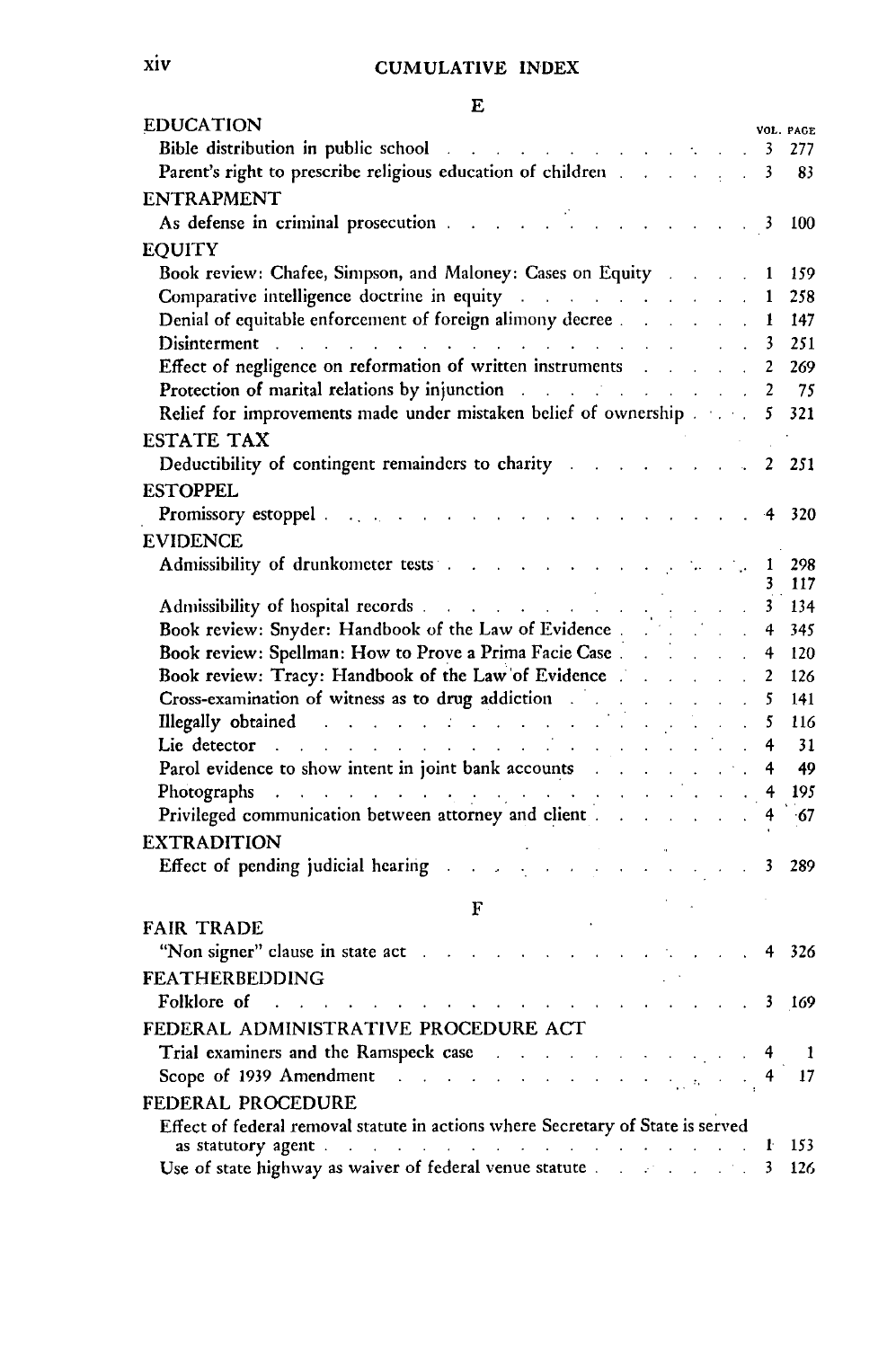| <b>CUMULATIVE INDEX</b> |  |
|-------------------------|--|
|-------------------------|--|

|                                                                                                                                                                                                                                                                                                                                                |                             |                            | VOL. PAGE                     |
|------------------------------------------------------------------------------------------------------------------------------------------------------------------------------------------------------------------------------------------------------------------------------------------------------------------------------------------------|-----------------------------|----------------------------|-------------------------------|
| FEDERAL TORT CLAIMS ACT<br>Discretionary acts of federal employees.                                                                                                                                                                                                                                                                            |                             | 1                          | 120                           |
| FEE TAIL                                                                                                                                                                                                                                                                                                                                       |                             |                            |                               |
|                                                                                                                                                                                                                                                                                                                                                |                             |                            | 3 222                         |
| FIELD WAREHOUSING                                                                                                                                                                                                                                                                                                                              |                             |                            |                               |
|                                                                                                                                                                                                                                                                                                                                                |                             | 1                          | 100                           |
| <b>FOUNDATIONS</b>                                                                                                                                                                                                                                                                                                                             |                             |                            |                               |
| Book review: Taylor: Public Accountability of Foundations and Charitable                                                                                                                                                                                                                                                                       |                             |                            |                               |
| والمتعاونة والمتعارف فالرواقي في فالتي تعارف والتوارد والتي والتي تعارف المناسب<br>Trusts                                                                                                                                                                                                                                                      |                             | 3                          | 304                           |
| <b>FRAUD</b>                                                                                                                                                                                                                                                                                                                                   |                             |                            |                               |
| Misrepresentations of prior offers<br>$\sim 10^{11}$ km s $^{-1}$<br><b>Contractor</b>                                                                                                                                                                                                                                                         |                             |                            | $2 - 107$                     |
| <b>FUTURE INTERESTS</b>                                                                                                                                                                                                                                                                                                                        |                             |                            |                               |
| Illinois Possibility of Reverter Act                                                                                                                                                                                                                                                                                                           |                             | 5                          | 325                           |
| G                                                                                                                                                                                                                                                                                                                                              |                             |                            |                               |
| <b>GAMBLING</b>                                                                                                                                                                                                                                                                                                                                |                             |                            |                               |
| Promotional scheme of grocery store                                                                                                                                                                                                                                                                                                            |                             | 5.                         | 308                           |
| Regulation in interstate commerce and a set<br>$\mathcal{L}^{\text{max}}$ and $\mathcal{L}^{\text{max}}$                                                                                                                                                                                                                                       |                             | 4                          | 256                           |
| <b>GIFTS</b><br>Parole evidence to show non-donative intent in joint bank accounts.                                                                                                                                                                                                                                                            |                             |                            | 49                            |
| Public policy and proof of parol gifts causa mortis and a control of the policy and proof of parol gifts causa mortis                                                                                                                                                                                                                          |                             | 4<br>2                     | 306                           |
| <b>GOVERNMENT</b>                                                                                                                                                                                                                                                                                                                              |                             |                            |                               |
| Ethics in public life.<br>$\mathcal{A}$ . The second contribution of the second contribution<br>$\mathcal{L}^{\text{max}}$                                                                                                                                                                                                                     |                             | 2                          | 194                           |
| Oaths as to past, present and future loyalty<br>$\ddot{\phantom{0}}$<br>$\mathcal{L}^{\text{max}}$<br>$\mathcal{L}^{\text{max}}$<br>$\mathcal{L}$                                                                                                                                                                                              |                             | 2                          | 274                           |
| <b>GRATUITOUS PROMISES</b>                                                                                                                                                                                                                                                                                                                     |                             |                            |                               |
| Gratuitous undertakings and the duty of care                                                                                                                                                                                                                                                                                                   |                             | 1                          | 30                            |
| <b>GREAT BRITAIN</b>                                                                                                                                                                                                                                                                                                                           |                             |                            |                               |
| Book review: Robson: Justice and Administrative Law                                                                                                                                                                                                                                                                                            |                             | $\overline{2}$             | 328                           |
| н                                                                                                                                                                                                                                                                                                                                              |                             |                            |                               |
| HISTORY OF LAW                                                                                                                                                                                                                                                                                                                                 |                             |                            |                               |
| Book review: Kinnane: A First Book on Anglo-American Law 2                                                                                                                                                                                                                                                                                     |                             |                            | 325                           |
| <b>HOMICIDE</b>                                                                                                                                                                                                                                                                                                                                |                             |                            |                               |
| Book review: Moreland: The Law of Homicide<br><b>Contract Contract</b>                                                                                                                                                                                                                                                                         |                             | 2<br>$\mathcal{L}^{\pm}$   | 128                           |
| HUSBAND AND WIFE                                                                                                                                                                                                                                                                                                                               |                             |                            |                               |
| Abolition of presumption of marital coercion<br>÷.                                                                                                                                                                                                                                                                                             |                             |                            | 245<br>2                      |
| Book review: Harper: Problems of the Family .<br>$\mathbf{L}$<br>$\ddot{\phantom{0}}$<br>$\mathbf{L}$<br>$\ddot{\phantom{a}}$<br>$\ddot{\phantom{a}}$<br>t.                                                                                                                                                                                    | $\mathcal{L}^{\mathcal{L}}$ |                            | 124<br>2                      |
| Enforcement of invalid separation agreement<br>$\mathbf{r}$<br>$\mathcal{L}$<br>$\ddot{\phantom{0}}$<br>$\ddot{\phantom{0}}$                                                                                                                                                                                                                   |                             |                            | 138<br>5                      |
| Illinois dower and the "illusory" trust<br>$\ddot{\phantom{a}}$<br>$\mathbf{r}$<br>$\ddot{\phantom{a}}$<br>Impotency as ground for annulment and a series of the series of the series of the series of the series of the series of the series of the series of the series of the series of the series of the series of the series of the<br>t, |                             |                            | 2<br>$\mathbf{1}$<br>284<br>3 |
| $\mathcal{L}^{\text{max}}$<br>$\mathcal{L}^{\text{max}}$<br>Protection of marital relations by injunction and a contract of the state of marital relations by injunction<br>$\mathcal{L}^{\text{max}}$<br>$\mathbf{r} = \mathbf{r} \times \mathbf{r}$                                                                                          | $\mathbf{A}^{\text{max}}$   | $\ddot{\phantom{0}}$<br>÷. | 75<br>2                       |
| Removal of child to another state by divorced parent<br>and the control                                                                                                                                                                                                                                                                        |                             | $\ddot{\phantom{0}}$       | 113<br>2                      |
| Wife entitled to sue spouse for personal injury and a subset of the set of the set of the set of the set of the set of the set of the set of the set of the set of the set of the set of the set of the set of the set of the                                                                                                                  |                             | $\ddot{\phantom{a}}$       | 285<br>2                      |
| Ţ                                                                                                                                                                                                                                                                                                                                              |                             |                            |                               |
| <b>ILLEGITIMATE CHILD</b>                                                                                                                                                                                                                                                                                                                      |                             |                            |                               |
| <b>Right to inherit</b> and a contract of the contract of the state of the contract of                                                                                                                                                                                                                                                         |                             |                            | 2.300                         |

 $\bar{\beta}$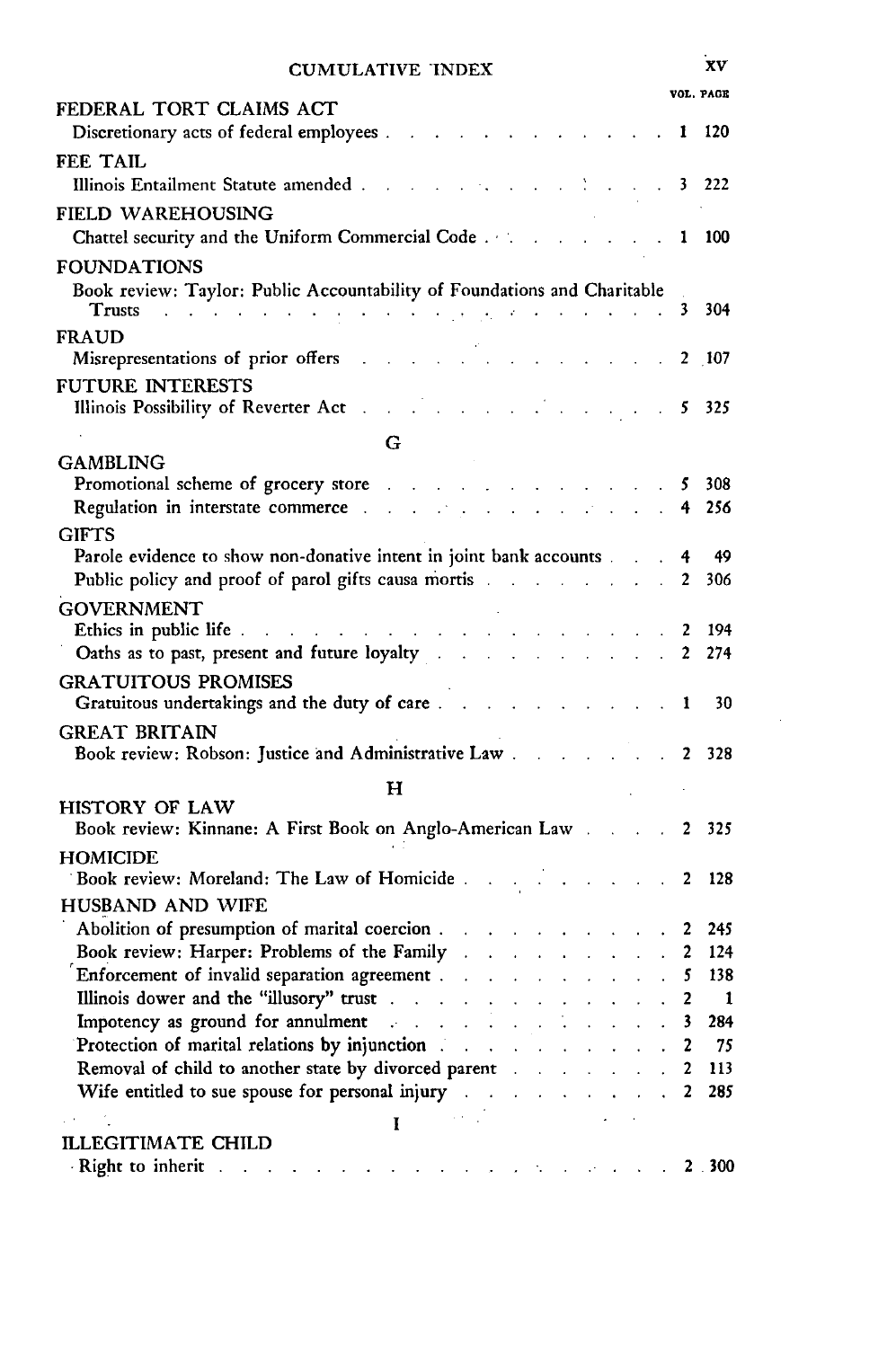|                                                                                                                                                                                                                                                                                                                                                                                                                                                                                               | VOL. PAGE            |
|-----------------------------------------------------------------------------------------------------------------------------------------------------------------------------------------------------------------------------------------------------------------------------------------------------------------------------------------------------------------------------------------------------------------------------------------------------------------------------------------------|----------------------|
| ILLINOIS COURTS<br>Continuing need for judicial reform and all the continuing need for judicial reformation<br>Need for judicial reform                                                                                                                                                                                                                                                                                                                                                       | 153<br>4<br>39<br>2  |
| ILLINOIS DRAM SHOP ACT<br>Lessor's liability                                                                                                                                                                                                                                                                                                                                                                                                                                                  | 111<br>3             |
| <b>ILLINOIS ENTAILMENT STATUTE</b><br>Amended<br>and a series of the series of the series of                                                                                                                                                                                                                                                                                                                                                                                                  | - 222<br>3.          |
| ILLINOIS FUGITIVES FROM JUSTICE ACT<br>Effects of pending judicial hearing upon extradition.<br>$\ddot{\phantom{a}}$                                                                                                                                                                                                                                                                                                                                                                          | 289<br>3             |
| <b>ILLINOIS LIMITATIONS ACT</b><br>Tolling and borrowing                                                                                                                                                                                                                                                                                                                                                                                                                                      | 2 2 2 5              |
| ILLINOIS LIQUOR CONTROL ACT<br>Credit restrictions                                                                                                                                                                                                                                                                                                                                                                                                                                            | 1 287                |
| ILLINOIS PLUMBING LICENSE STATUTE<br>Due process and equal protection and the contract of the state of the protection and the contract of the protection                                                                                                                                                                                                                                                                                                                                      | 141<br>3             |
| ILLINOIS POST-CONVICTION HEARING ACT                                                                                                                                                                                                                                                                                                                                                                                                                                                          | 243<br>1             |
| ILLINOIS RETAILERS' OCCUPATION TAX<br>Sales for "use or consumption"                                                                                                                                                                                                                                                                                                                                                                                                                          | 320<br>2             |
| <b>ILLINOIS REVENUE ACT</b><br>Real estate tax and personal liability                                                                                                                                                                                                                                                                                                                                                                                                                         | 44<br>4              |
| ILLINOIS TITLE REGISTRATION STATUTE<br>Endorsement of motor vehicle title certificates<br>$\sim$                                                                                                                                                                                                                                                                                                                                                                                              | 3<br>299             |
| <b>IMMIGRATION</b><br>Morality under Naturalization and Immigration Acts .                                                                                                                                                                                                                                                                                                                                                                                                                    | 125<br>1             |
| $\Delta \sim 10^4$<br>$\mathbf{r} = \mathbf{r}$<br><b>INCOME TAX</b>                                                                                                                                                                                                                                                                                                                                                                                                                          |                      |
| Anticipatory assignment of income<br>Contest prizes<br><b>Contract Contract</b><br>$\epsilon$                                                                                                                                                                                                                                                                                                                                                                                                 | 290<br>5<br>310<br>2 |
| Depletion deduction in oil and gas industry and all all the set of the set of the set of the set of the Departum of the Departum of the Departum of Departum of the Departum of Departum of Departum of Departum of Departum o<br>and a strain and a strain<br>Effect of public policy on deductions research and research and research of public policy on deductions research and research and research and research and research and research and research and research and research and r | 233<br>3<br>281<br>2 |
| Net worth and proof of tax evasion.<br>Stock option as income                                                                                                                                                                                                                                                                                                                                                                                                                                 | 237<br>4<br>111<br>4 |
| INDEPENDENT CONTRACTORS<br>Are they really independent?                                                                                                                                                                                                                                                                                                                                                                                                                                       | 23<br>3              |
| <b>INFANTS</b><br>Book review: Harper: Problems of the Family                                                                                                                                                                                                                                                                                                                                                                                                                                 | 2 124                |
| Right of unemancipated child to sue his parent for personal tort<br>Right to recover for prenatal injuries and a subset of the set of the set of the set of the set of the set of the set of the set of the set of the set of the set of the set of the set of the set of the set of the set of th                                                                                                                                                                                            | 119<br>2<br>3<br>257 |
| <b>INHERITANCE</b><br>Illinois laws and adopted children and according to the contract of the state of the state of the state of the                                                                                                                                                                                                                                                                                                                                                          | 63<br>2              |
| <b>INJUNCTIONS</b><br>Protection of marital relations                                                                                                                                                                                                                                                                                                                                                                                                                                         | 75<br>z              |

 $\sim$   $\sim$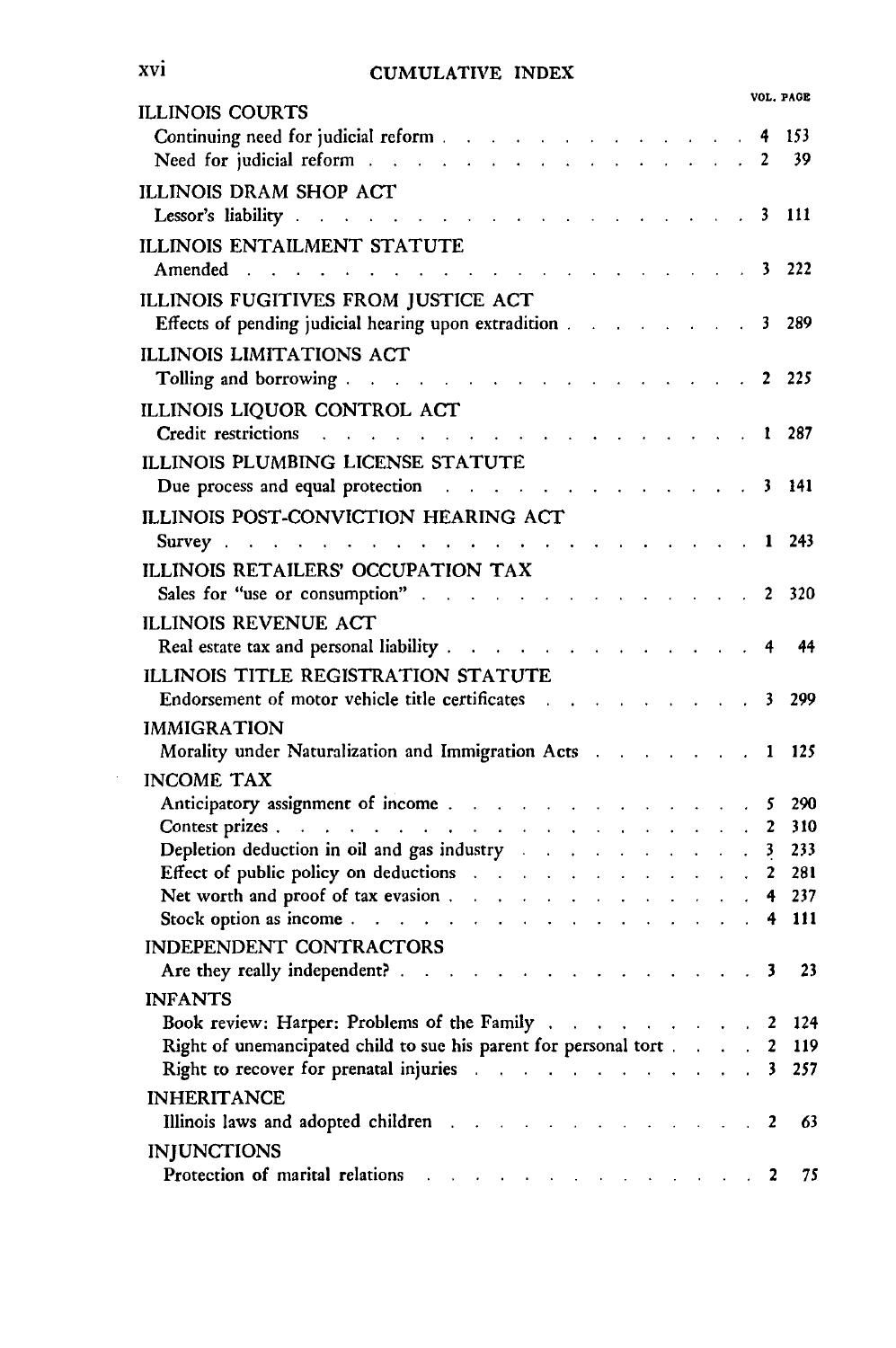| INSTRUCTIONS TO JURY                                                                                                                                                                                                                                                                                           | VOL. PAGE |
|----------------------------------------------------------------------------------------------------------------------------------------------------------------------------------------------------------------------------------------------------------------------------------------------------------------|-----------|
| Reversible error when given only in words of statute 1 301                                                                                                                                                                                                                                                     |           |
| <b>INSURANCE</b>                                                                                                                                                                                                                                                                                               |           |
| Change of beneficiary clauses and their interpretation and the state of the 1 268                                                                                                                                                                                                                              |           |
| Delivery to agent and a summary contract the contract of the set of the set of the set of the set of the set of the set of the set of the set of the set of the set of the set of the set of the set of the set of the set of                                                                                  |           |
|                                                                                                                                                                                                                                                                                                                |           |
| Proper person to give notice on behalf of insured and the contract of the 4 331                                                                                                                                                                                                                                |           |
| Return of unearned premiums and cancellation of insurance policies 2 58                                                                                                                                                                                                                                        |           |
| Statute allowing direct action against insurer upheld although prohibited by<br>public policy and a series of the contract of the contract of the series of the series of the series of the series of the series of the series of the series of the series of the series of the series of the series of the se |           |
| <b>INTERNATIONAL LAW</b>                                                                                                                                                                                                                                                                                       |           |
| Copyright of musical compositions and the contract of the contract of the contract of the contract of the contract of the contract of the contract of the contract of the contract of the contract of the contract of the cont                                                                                 |           |
| Reservations to multilateral agreements 5 40                                                                                                                                                                                                                                                                   |           |
| Revision of the United Nations Charter 4 123                                                                                                                                                                                                                                                                   |           |
| <b>INTOXICATING LIQUORS</b>                                                                                                                                                                                                                                                                                    |           |
| Admissibility of chemical tests to determine intoxication and the matter of the 117                                                                                                                                                                                                                            |           |
| Lessor's liability under Dram Shop Act. 3 111                                                                                                                                                                                                                                                                  |           |
| INTRODUCTION TO LAW                                                                                                                                                                                                                                                                                            |           |
| Book review: Kinnane: A First Book on Anglo-American Law 2 325                                                                                                                                                                                                                                                 |           |

### **J**

| <b>JOINT TENANCY</b>                                                                                           |  |  |  |  |     |
|----------------------------------------------------------------------------------------------------------------|--|--|--|--|-----|
| Murder by joint tenant the contract of the contract of the state of the state of the state of the state of the |  |  |  |  | 316 |
| Parol evidence to show intent in joint bank accounts and the state of the 4                                    |  |  |  |  | 49  |
|                                                                                                                |  |  |  |  | 292 |
| Creation and existence of joint tenancies in personal property 1                                               |  |  |  |  | 135 |
| Effect of murder and suicide on rights of survivorship 2                                                       |  |  |  |  | 101 |
| <b>JUDGES</b>                                                                                                  |  |  |  |  |     |
| Continuing need for judicial reform in Illinois and a series of the series of the 153                          |  |  |  |  |     |
| Need for judicial reform in Illinois and the contract of the contract of the 2                                 |  |  |  |  | -39 |
| <b>JUDGMENTS</b>                                                                                               |  |  |  |  |     |
| Limitations in Illinois and a contract the contract of the contract of the 2 225                               |  |  |  |  |     |
| <b>JUDICIAL REVIEW</b>                                                                                         |  |  |  |  |     |
| Arbitration proceedings and a subset of the set of the set of the set of the set of the set of the set of the  |  |  |  |  |     |
| <b>JURISDICTION</b>                                                                                            |  |  |  |  |     |
| Of courts-martial over discharged servicemen 5 121                                                             |  |  |  |  |     |
| <b>IURISPRUDENCE</b>                                                                                           |  |  |  |  |     |
| Book review: Snyder: Preface to Jurisprudence-Text and Cases 4 345                                             |  |  |  |  |     |
| Supreme Court and the Natural Law contract the contract of the 1 and 1 216                                     |  |  |  |  |     |
| <b>IURY</b>                                                                                                    |  |  |  |  |     |
| The art of jury persuasion $\ldots$ $\ldots$ $\ldots$ $\ldots$ $\ldots$ $\ldots$ $\ldots$ $\ldots$ $\ldots$    |  |  |  |  |     |
| Juror's reading of prior acts of defendant held error 4 323                                                    |  |  |  |  |     |
| Selection and examination 5 32                                                                                 |  |  |  |  |     |
| <b>JUSTICE</b>                                                                                                 |  |  |  |  |     |
| Book review: Robson: Justice and Administrative Law 2 328                                                      |  |  |  |  |     |
|                                                                                                                |  |  |  |  |     |

xvii

 $\bar{\beta}$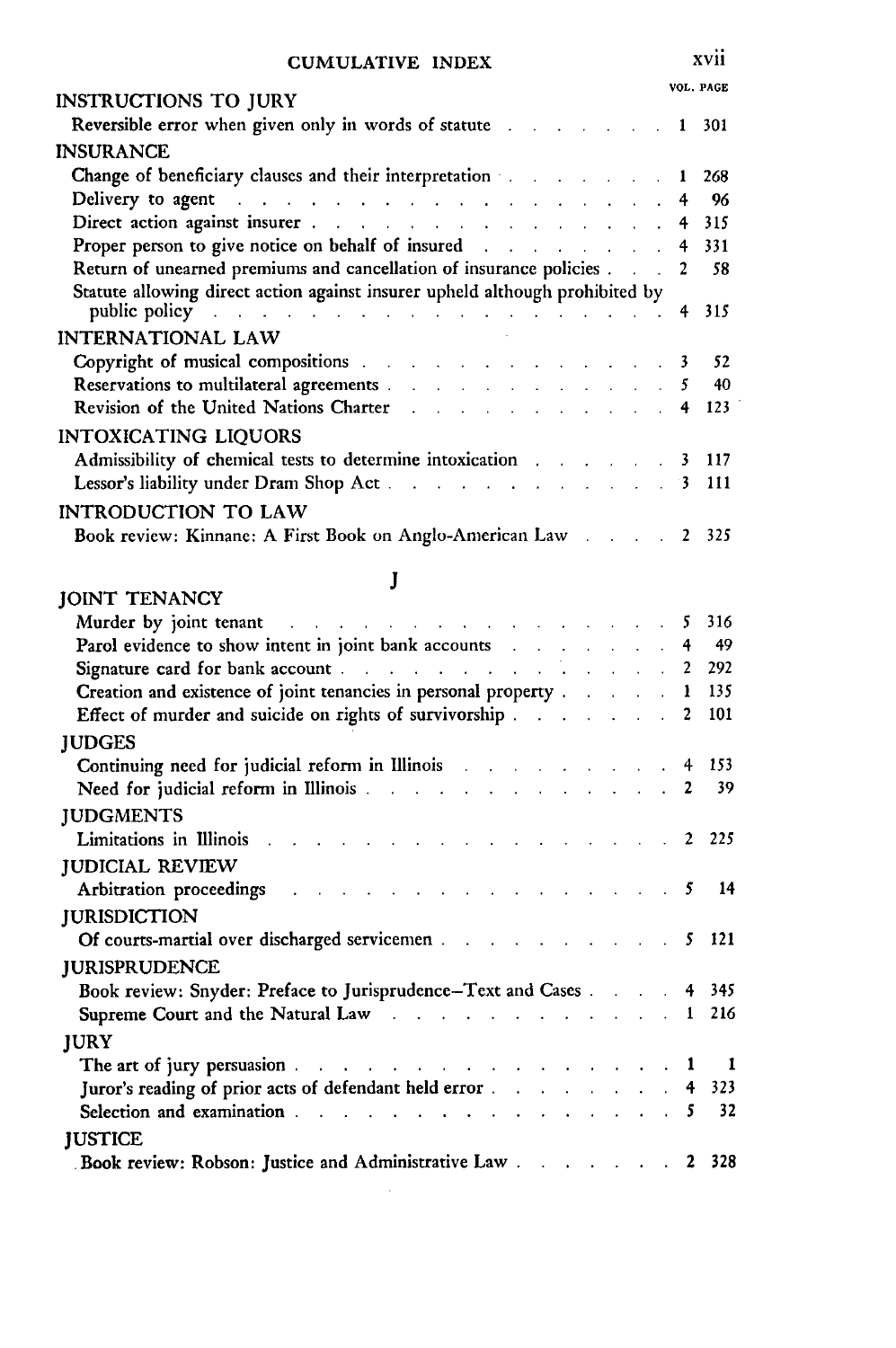#### **xviii**

#### **CUMULATIVE INDEX**

| <b>JUVENILE DELINQUENCY</b>                                                                                                  |   |  |  |  |  |  | VUL PAGE |
|------------------------------------------------------------------------------------------------------------------------------|---|--|--|--|--|--|----------|
| Marriage and the Catholic Church and the Catholic Church and the Catholic Church and the contract of the contract of the 218 |   |  |  |  |  |  |          |
| KAISER-FRAZER V. OTIS                                                                                                        | к |  |  |  |  |  |          |
| Legal and moral analysis and all contained a series of the series of the 19th and 20131                                      |   |  |  |  |  |  |          |
| <b>KEFAUVER COMMITTEE</b><br>Television and congressional investigations and a set of the state of the 1 and 112             |   |  |  |  |  |  |          |

#### $\mathbf{L}$

 $\mathcal{L} \in \mathcal{L}^{\mathrm{loc}}_{\mathrm{loc}}$ 

| <b>LABOR</b>                                                                                                                                                                                                                                                                                                                                                                                                                                                                                                                     |                   |     |
|----------------------------------------------------------------------------------------------------------------------------------------------------------------------------------------------------------------------------------------------------------------------------------------------------------------------------------------------------------------------------------------------------------------------------------------------------------------------------------------------------------------------------------|-------------------|-----|
| Book review: Smith: Labor Law: Cases and Materials and Materials                                                                                                                                                                                                                                                                                                                                                                                                                                                                 | 3                 | 305 |
|                                                                                                                                                                                                                                                                                                                                                                                                                                                                                                                                  | 3                 | 294 |
| Disloyalty as a cause for discharge and a summary contract of the state of                                                                                                                                                                                                                                                                                                                                                                                                                                                       | 3                 | 291 |
| <b>Employer free speech</b> and a summary contract the contract of the state of the state of the state of the state of                                                                                                                                                                                                                                                                                                                                                                                                           | 3                 | 184 |
|                                                                                                                                                                                                                                                                                                                                                                                                                                                                                                                                  | 4                 | 288 |
| Featherbedding and a summary state of the state of the state of the state of the state of the state of the state of the state of the state of the state of the state of the state of the state of the state of the state of th<br>and a strong state                                                                                                                                                                                                                                                                             | 3                 | 169 |
| Federal Employers' Liability Act.<br>$\mathbf{r} = \mathbf{r} \times \mathbf{r}$ . The $\mathbf{r}$<br>and a strategic con-                                                                                                                                                                                                                                                                                                                                                                                                      | 4                 | 17  |
| Independent contractors and the state of the state of the state of the state of the state of the state of the state of the state of the state of the state of the state of the state of the state of the state of the state of<br>$\ddot{\phantom{a}}$<br>$\mathbf{r}$<br>$\mathcal{L}^{\mathcal{L}}$                                                                                                                                                                                                                            | 3<br>$\mathbf{r}$ | 23  |
| Insulting language on the picket line and the state of the state of the state of the state of the state of the<br><b>Contractor</b><br><b>Contractor</b>                                                                                                                                                                                                                                                                                                                                                                         | 1                 | 150 |
| Organizational picketing and a series of the contract of the contract of the contract of the contract of the contract of the contract of the contract of the contract of the contract of the contract of the contract of the c<br>and a strategic                                                                                                                                                                                                                                                                                | 4                 | 334 |
| Right to compel re-delivery of union shop card and a state of the state of the state of the state of the state of the state of the state of the state of the state of the state of the state of the state of the state of the                                                                                                                                                                                                                                                                                                    | 2                 | 289 |
| Right to wages while voting and a summary contract of the state of the state of the state of the state of the                                                                                                                                                                                                                                                                                                                                                                                                                    |                   | 284 |
| Seniority provisions in contracts: social and economic consequences                                                                                                                                                                                                                                                                                                                                                                                                                                                              | 1                 | 191 |
| Union disaffiliation-contracts bar and contract assumption                                                                                                                                                                                                                                                                                                                                                                                                                                                                       | 1                 | 278 |
| <b>LANDLORD AND TENANT</b>                                                                                                                                                                                                                                                                                                                                                                                                                                                                                                       |                   |     |
| Exculpatory clause to relieve lessee of liability for negligence and a set of the                                                                                                                                                                                                                                                                                                                                                                                                                                                | 5                 | 305 |
| Lessor's liability under Dram Shop Act.                                                                                                                                                                                                                                                                                                                                                                                                                                                                                          | 3                 | 111 |
| Origin and evolution of constructive eviction in the United States 1                                                                                                                                                                                                                                                                                                                                                                                                                                                             |                   | 69  |
| Tenant under percentage lease conducts same business on other property.                                                                                                                                                                                                                                                                                                                                                                                                                                                          | 5                 | 286 |
| Theories of defense when tenants abandon the premises because of the con-                                                                                                                                                                                                                                                                                                                                                                                                                                                        |                   |     |
| dition thereof and the set of the set of the set of the set of the set of the set of the set of the set of the<br>and a series of the contract of the contract of the contract of                                                                                                                                                                                                                                                                                                                                                | 4                 | 173 |
| <b>LEGAL ETHICS</b>                                                                                                                                                                                                                                                                                                                                                                                                                                                                                                              |                   |     |
| In public life.<br>$\sim$<br>and a straight and a straight and                                                                                                                                                                                                                                                                                                                                                                                                                                                                   | 2                 | 194 |
| <b>LEGISLATION</b>                                                                                                                                                                                                                                                                                                                                                                                                                                                                                                               |                   |     |
|                                                                                                                                                                                                                                                                                                                                                                                                                                                                                                                                  |                   |     |
| Special statutes with classification by population and all contacts of the status of the status of the status of the status of the status of the status of the status of the status of the status of the status of the status                                                                                                                                                                                                                                                                                                    |                   |     |
|                                                                                                                                                                                                                                                                                                                                                                                                                                                                                                                                  | 1                 | 306 |
| <b>LIBEL</b>                                                                                                                                                                                                                                                                                                                                                                                                                                                                                                                     |                   |     |
|                                                                                                                                                                                                                                                                                                                                                                                                                                                                                                                                  | 2                 | 125 |
| Defamation and the credit agency and a series of the contract of the contract of the contract of the contract of                                                                                                                                                                                                                                                                                                                                                                                                                 | 2                 | 69  |
| Group libel law end as a contract of the contract of the contract of the contract of the contract of the contract of                                                                                                                                                                                                                                                                                                                                                                                                             | 2                 | 93  |
| <b>LICENSES</b>                                                                                                                                                                                                                                                                                                                                                                                                                                                                                                                  |                   |     |
| Illinois plumbing license statute and a subset of the status of the status of the status of the status of the                                                                                                                                                                                                                                                                                                                                                                                                                    | 3                 | 141 |
|                                                                                                                                                                                                                                                                                                                                                                                                                                                                                                                                  |                   |     |
| <b>LIE DETECTORS</b>                                                                                                                                                                                                                                                                                                                                                                                                                                                                                                             |                   |     |
| In court<br>$\mathcal{L}(\mathcal{L}^{\mathcal{L}}(\mathcal{L}^{\mathcal{L}}(\mathcal{L}^{\mathcal{L}}(\mathcal{L}^{\mathcal{L}}(\mathcal{L}^{\mathcal{L}}(\mathcal{L}^{\mathcal{L}}(\mathcal{L}^{\mathcal{L}}(\mathcal{L}^{\mathcal{L}}(\mathcal{L}^{\mathcal{L}}(\mathcal{L}^{\mathcal{L}}(\mathcal{L}^{\mathcal{L}}(\mathcal{L}^{\mathcal{L}}(\mathcal{L}^{\mathcal{L}}(\mathcal{L}^{\mathcal{L}}(\mathcal{L}^{\mathcal{L}}(\mathcal{L}^{\mathcal{L}}(\mathcal{L}$<br>and the same<br>and a state of<br>$\sim 10^{-11}$ $\mu$ | 4                 | 31  |
| <b>LIENS</b><br>Priority in open-end mortgages and the contract of the contract of the contract of the contract of the contract of the contract of the contract of the contract of the contract of the contract of the contract of the contrac                                                                                                                                                                                                                                                                                   | 5                 | -76 |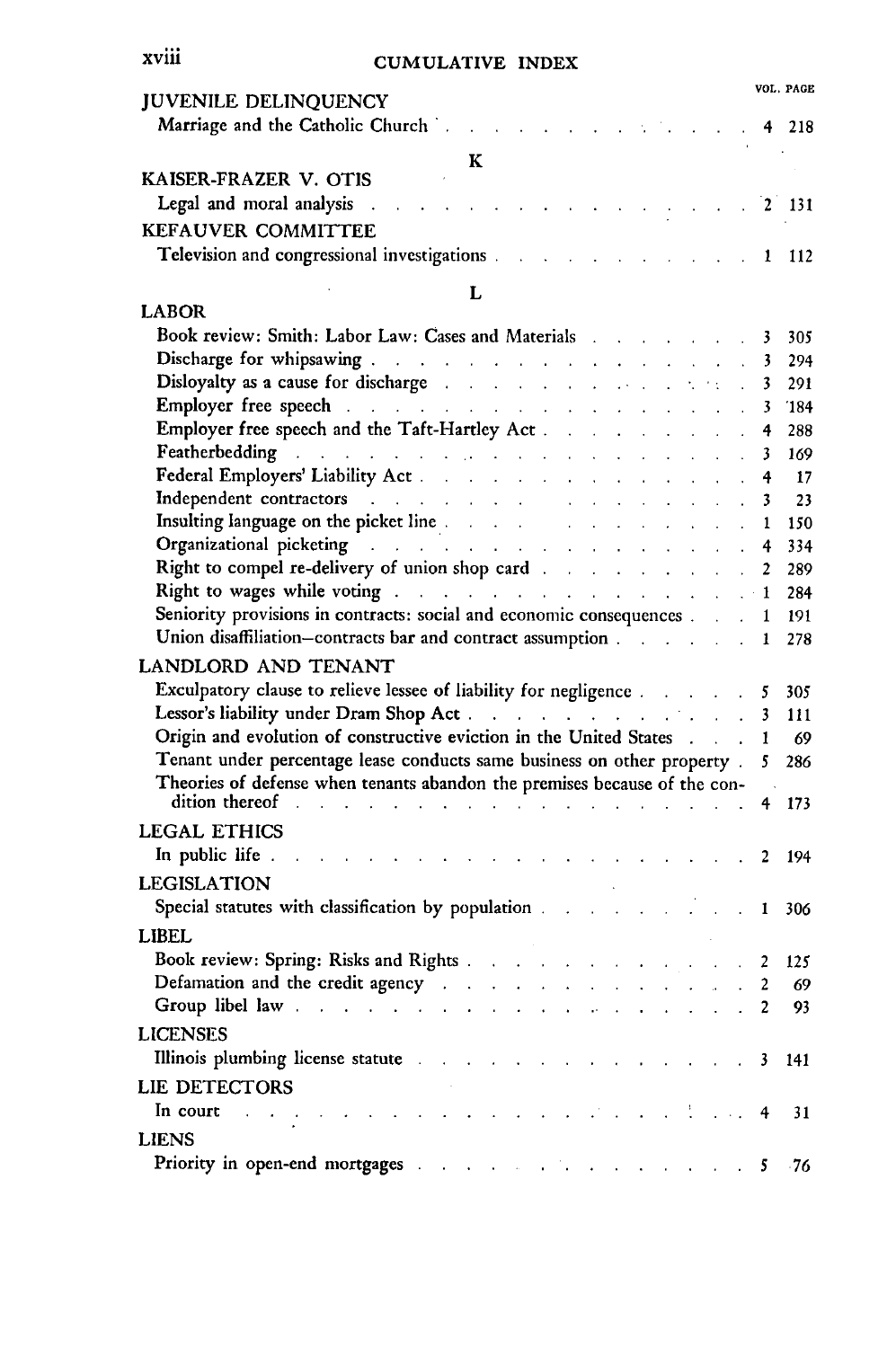|                                                                                                                                                                                                                                |                                                                          |                            |                             |  |                             |  |                    |        |   | VOL. PAGE |
|--------------------------------------------------------------------------------------------------------------------------------------------------------------------------------------------------------------------------------|--------------------------------------------------------------------------|----------------------------|-----------------------------|--|-----------------------------|--|--------------------|--------|---|-----------|
| LIMITATIONS OF ACTIONS<br>In Illinois: tolling and borrowing provisions                                                                                                                                                        |                                                                          | $\mathcal{L}_{\mathbf{a}}$ |                             |  |                             |  |                    |        | 2 | 225       |
| LOTTERIES                                                                                                                                                                                                                      |                                                                          |                            |                             |  |                             |  |                    |        |   |           |
| Promotional scheme of grocery store                                                                                                                                                                                            |                                                                          |                            |                             |  |                             |  |                    |        | 5 | 308       |
| LOYALTY OATHS<br>As to past, present and future.                                                                                                                                                                               |                                                                          |                            |                             |  |                             |  |                    |        | 2 | 274       |
|                                                                                                                                                                                                                                |                                                                          |                            |                             |  |                             |  |                    |        |   |           |
| <b>MANDAMUS</b>                                                                                                                                                                                                                | М                                                                        |                            |                             |  |                             |  |                    |        |   |           |
| To expunge order of federal court                                                                                                                                                                                              |                                                                          |                            |                             |  |                             |  |                    |        | 4 | 279       |
| <b>MARRIAGE</b>                                                                                                                                                                                                                |                                                                          |                            |                             |  |                             |  |                    |        |   |           |
| Annulment in Church and State the contract of the state of the state of the state of the state of the state of                                                                                                                 |                                                                          |                            |                             |  | and the control of the con- |  |                    |        | 5 | 216       |
| In the Catholic Church.<br>L.                                                                                                                                                                                                  |                                                                          |                            |                             |  |                             |  |                    |        | 4 | 202       |
| <b>MASSES</b>                                                                                                                                                                                                                  |                                                                          |                            |                             |  |                             |  |                    |        |   |           |
| Charitable trusts for Masses<br>and the contract of the                                                                                                                                                                        |                                                                          |                            | $\mathcal{L}_{\mathcal{A}}$ |  |                             |  |                    |        | 5 | 246       |
| MENTAL SUFFERING                                                                                                                                                                                                               |                                                                          |                            |                             |  |                             |  |                    |        |   |           |
| When unaccompanied by physical injury                                                                                                                                                                                          |                                                                          |                            |                             |  |                             |  |                    |        | 4 | 266       |
| <b>MILITARY LAW</b>                                                                                                                                                                                                            |                                                                          |                            |                             |  |                             |  |                    |        |   |           |
| Discharged servicemen and courts-martial                                                                                                                                                                                       |                                                                          |                            |                             |  |                             |  |                    |        | 5 | 121       |
| Rights of person before court martial and a contact of the state of person before court martial                                                                                                                                |                                                                          |                            |                             |  |                             |  | and the company of |        | 3 | 95        |
| <b>MORTGAGES</b>                                                                                                                                                                                                               |                                                                          |                            |                             |  |                             |  |                    |        |   |           |
| Chattel security and the Uniform Commercial Code                                                                                                                                                                               |                                                                          |                            |                             |  |                             |  |                    |        | 1 | 91        |
| Open-end mortgages and future advances and the control of the state of the control of the control of the control of the control of the control of the control of the control of the control of the control of the control of t |                                                                          |                            |                             |  |                             |  |                    |        | 5 | 76        |
| <b>MOTION PICTURES</b>                                                                                                                                                                                                         |                                                                          |                            |                             |  |                             |  |                    |        |   |           |
| Censorship by states.<br>$\sim 10^{-10}$ km $^{-1}$                                                                                                                                                                            | and a strategic control of the                                           |                            |                             |  |                             |  |                    |        | 3 | 227       |
| <b>MOTOR VEHICLES</b>                                                                                                                                                                                                          |                                                                          |                            |                             |  |                             |  |                    |        |   |           |
| Endorsement of title certificates .<br><b>Contract Contract</b>                                                                                                                                                                | $\sim 10$                                                                |                            |                             |  |                             |  |                    |        | 3 | 299       |
| MUNICIPAL CORPORATIONS                                                                                                                                                                                                         |                                                                          |                            |                             |  |                             |  |                    |        |   |           |
| Mob violence act<br>$\sim 100$ km s $^{-1}$<br><b>Contract Contract</b><br>$\sim$                                                                                                                                              |                                                                          |                            |                             |  |                             |  |                    | $\sim$ | 5 | 312       |
| <b>MUSIC</b>                                                                                                                                                                                                                   |                                                                          |                            |                             |  |                             |  |                    |        |   |           |
| International copyright.                                                                                                                                                                                                       |                                                                          |                            |                             |  |                             |  |                    |        | 3 | 52        |
|                                                                                                                                                                                                                                | $\mathbf{z} = \mathbf{z} + \mathbf{z}$ , where $\mathbf{z} = \mathbf{z}$ |                            |                             |  |                             |  |                    |        |   |           |
|                                                                                                                                                                                                                                | N                                                                        |                            |                             |  |                             |  |                    |        |   |           |
| NATURAL LAW                                                                                                                                                                                                                    |                                                                          |                            |                             |  |                             |  |                    |        |   |           |
| Kaiser-Frazer v. Otis: A legal and moral analysis                                                                                                                                                                              |                                                                          |                            |                             |  |                             |  |                    |        | 2 | 131       |
|                                                                                                                                                                                                                                |                                                                          |                            |                             |  |                             |  |                    |        | 4 | 202       |
| Primer for lawyers and a subsequently as a subsequently contained by the set of the set of the set of the set of the set of the set of the set of the set of the set of the set of the set of the set of the set of the set of |                                                                          |                            |                             |  |                             |  |                    |        | 5 | 159       |
| Revision of the United Nations Charter                                                                                                                                                                                         |                                                                          |                            |                             |  |                             |  |                    |        |   | 4 123     |
| The Supreme Court and the natural law                                                                                                                                                                                          |                                                                          |                            |                             |  |                             |  |                    |        | 1 | 216       |
| <b>NATURALIZATION</b>                                                                                                                                                                                                          |                                                                          |                            |                             |  |                             |  |                    |        |   |           |
| Morality under Naturalization and Immigration Acts                                                                                                                                                                             |                                                                          |                            |                             |  |                             |  |                    |        | 1 | 125       |
| <b>NEGLIGENCE</b>                                                                                                                                                                                                              |                                                                          |                            |                             |  |                             |  |                    |        |   |           |
| Allurement element and attractive nuisance                                                                                                                                                                                     |                                                                          |                            |                             |  |                             |  |                    |        |   | 263       |
| Dealer's duty to inspect used cars before sale.                                                                                                                                                                                |                                                                          |                            |                             |  |                             |  |                    |        |   | 101       |

#### xix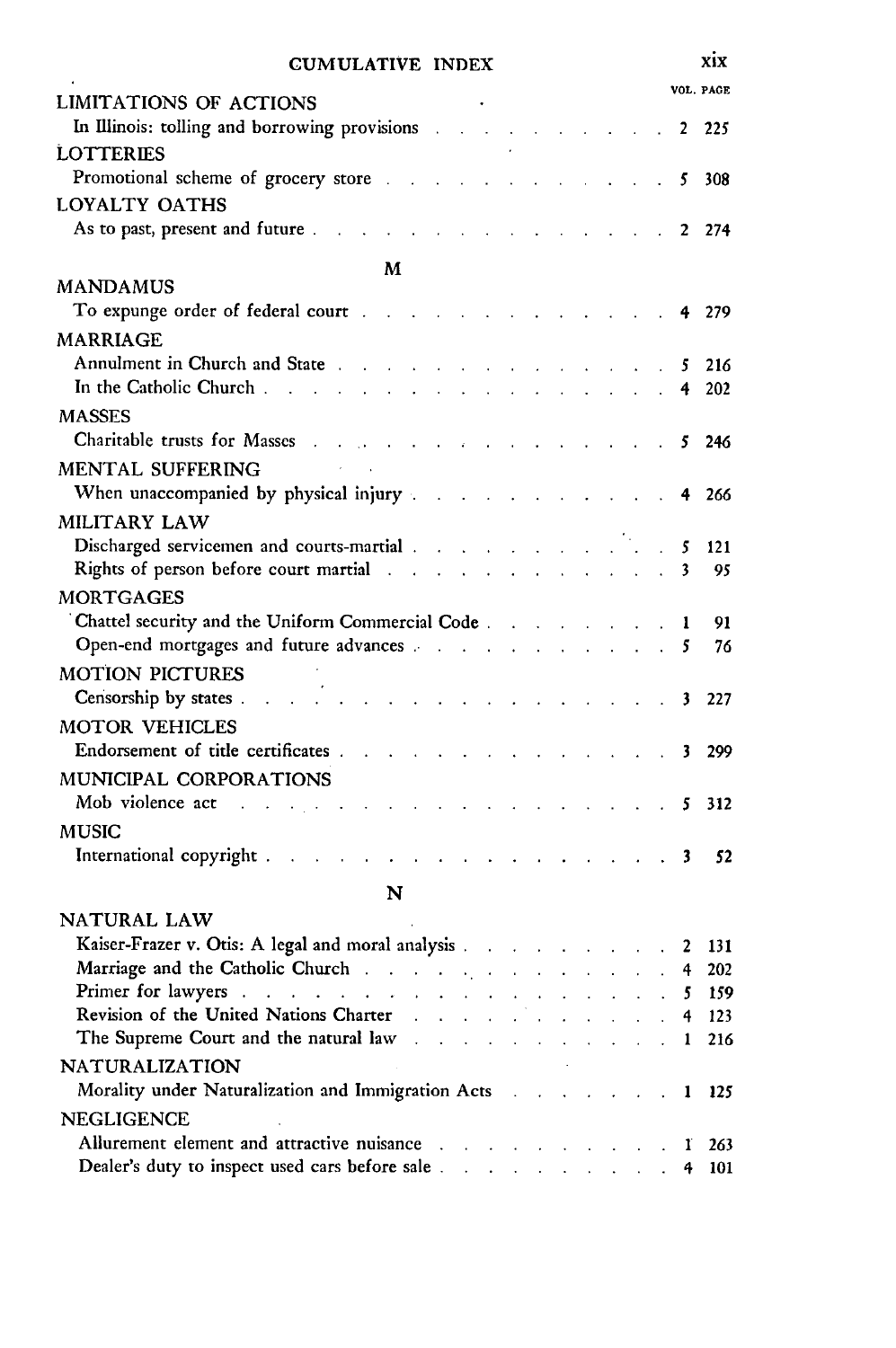|                                                                                                                                                                                                                                |  |                            |                | VOL. PAGE                                 |
|--------------------------------------------------------------------------------------------------------------------------------------------------------------------------------------------------------------------------------|--|----------------------------|----------------|-------------------------------------------|
| In reformation of written instruments and a subset of the set of the set of the set of the set of the set of the                                                                                                               |  |                            | 2              | 269                                       |
| Leaving keys in the ignition and the state of the state of the state of the state of the state of the state of                                                                                                                 |  |                            | 5              | 328                                       |
| Recovery for prenatal injuries and a substitution of the state of the state of the state of the state of the state of the state of the state of the state of the state of the state of the state of the state of the state of  |  |                            | $\mathbf{2}$   | 97                                        |
| NEGOTIABLE INSTRUMENTS                                                                                                                                                                                                         |  |                            |                |                                           |
| Book review: Britton: Cases on the Law of Bills and Notes                                                                                                                                                                      |  |                            | 2              | 326                                       |
| NOTARY PUBLIC                                                                                                                                                                                                                  |  |                            |                |                                           |
| Forgotten power.<br>and a strong control of the state of                                                                                                                                                                       |  |                            |                | $\begin{array}{cccc} 1 & 273 \end{array}$ |
|                                                                                                                                                                                                                                |  |                            |                |                                           |
| Ο<br>OIL AND GAS                                                                                                                                                                                                               |  |                            |                |                                           |
| Depletion deduction for income tax purposes 3                                                                                                                                                                                  |  |                            |                | 233                                       |
|                                                                                                                                                                                                                                |  |                            |                |                                           |
| $\mathbf{P}$                                                                                                                                                                                                                   |  |                            |                |                                           |
| PARENT AND CHILD                                                                                                                                                                                                               |  |                            |                |                                           |
| Book review: Harper: Problems of the Family                                                                                                                                                                                    |  |                            | 2              | 124                                       |
| Child's right to sue parent for wilful and wanton conduct and all conduct of the state of the state of the state of the state of the state of the state of the state of the state of the state of the state of the state of th |  | $\mathbf{r}$               | 5              | 302                                       |
| Liability for unauthorized medical services to child                                                                                                                                                                           |  |                            | 3              | 121                                       |
| Right of unemancipated child to sue his parent for personal tort                                                                                                                                                               |  | $\mathcal{L}^{\text{max}}$ | 2              | 119                                       |
| Right to prescribe religious education and a subset of the state of the state of the state of the state of the                                                                                                                 |  |                            | 3              | 83                                        |
| <b>PARTITION</b>                                                                                                                                                                                                               |  |                            |                |                                           |
| Prior to termination of executor's power of sale and a contract of the same of sale                                                                                                                                            |  |                            | 4              | 105                                       |
| <b>PATENTS</b>                                                                                                                                                                                                                 |  |                            |                |                                           |
| "Flash of genius" test<br>and a strategic and                                                                                                                                                                                  |  |                            | 5              | 144                                       |
| PERSONAL PROPERTY                                                                                                                                                                                                              |  |                            |                |                                           |
|                                                                                                                                                                                                                                |  |                            |                | 91                                        |
| Effect of murder and suicide on the rights of survivorship                                                                                                                                                                     |  | $\mathbf{r}$               | 1<br>2         | 101                                       |
| Joint tenancy contract the contract of the contract of the contract of the contract of the contract of the contract of the contract of the contract of the contract of the contract of the contract of the contract of the con |  |                            | 1              | 135                                       |
| Public policy and proof of parol gifts causa mortis and a controller and the policy and proof of parol gifts causa mortis                                                                                                      |  |                            | $\overline{2}$ | 306                                       |
| Signature card necessary to create joint tenancy in bank account                                                                                                                                                               |  |                            | $\mathbf{2}$   | 292                                       |
| PHILOSOPHY OF LAW                                                                                                                                                                                                              |  |                            |                |                                           |
| Book review: Aquinas: Summa Theologica, The Treatise on Law, Questions                                                                                                                                                         |  |                            |                |                                           |
|                                                                                                                                                                                                                                |  |                            | 1              | 312                                       |
| Marriage and the Catholic Church and a state of the contract of the Catholic Church and a state of the contract of the contract of the contract of the contract of the contract of the contract of the contract of the contrac |  |                            | 4              | 202                                       |
| Primer of natural law for lawyers and a substitution of the state of the state of                                                                                                                                              |  |                            |                | 159                                       |
| <b>PHOTOGRAPHS</b>                                                                                                                                                                                                             |  |                            |                |                                           |
| Evidence                                                                                                                                                                                                                       |  |                            | 4              | 195                                       |
| <b>PHYSICIANS</b>                                                                                                                                                                                                              |  |                            |                |                                           |
| Communications between physician and patient.                                                                                                                                                                                  |  |                            |                |                                           |
| and a series of the company of the<br>Liability of parent for unauthorized medical service 3 121                                                                                                                               |  |                            | $\mathbf{1}$   | 291                                       |
|                                                                                                                                                                                                                                |  |                            |                |                                           |
| <b>POWERS</b>                                                                                                                                                                                                                  |  |                            |                |                                           |
| Partition granted prior to termination of executor's power of sale                                                                                                                                                             |  |                            |                | 4 105                                     |
| PRENATAL INJURY                                                                                                                                                                                                                |  |                            |                |                                           |
| Liability<br>الوالدين الموالي والموالي والموالي والموالي والموالي والموالي والموالي والموالي والموالي والموالي                                                                                                                 |  |                            |                | 3 257                                     |
| <b>PRICES</b>                                                                                                                                                                                                                  |  |                            |                |                                           |
| "Non signer" clause in state fair trade act                                                                                                                                                                                    |  |                            |                | 4 326                                     |

 $\mathbf{X}\mathbf{X}$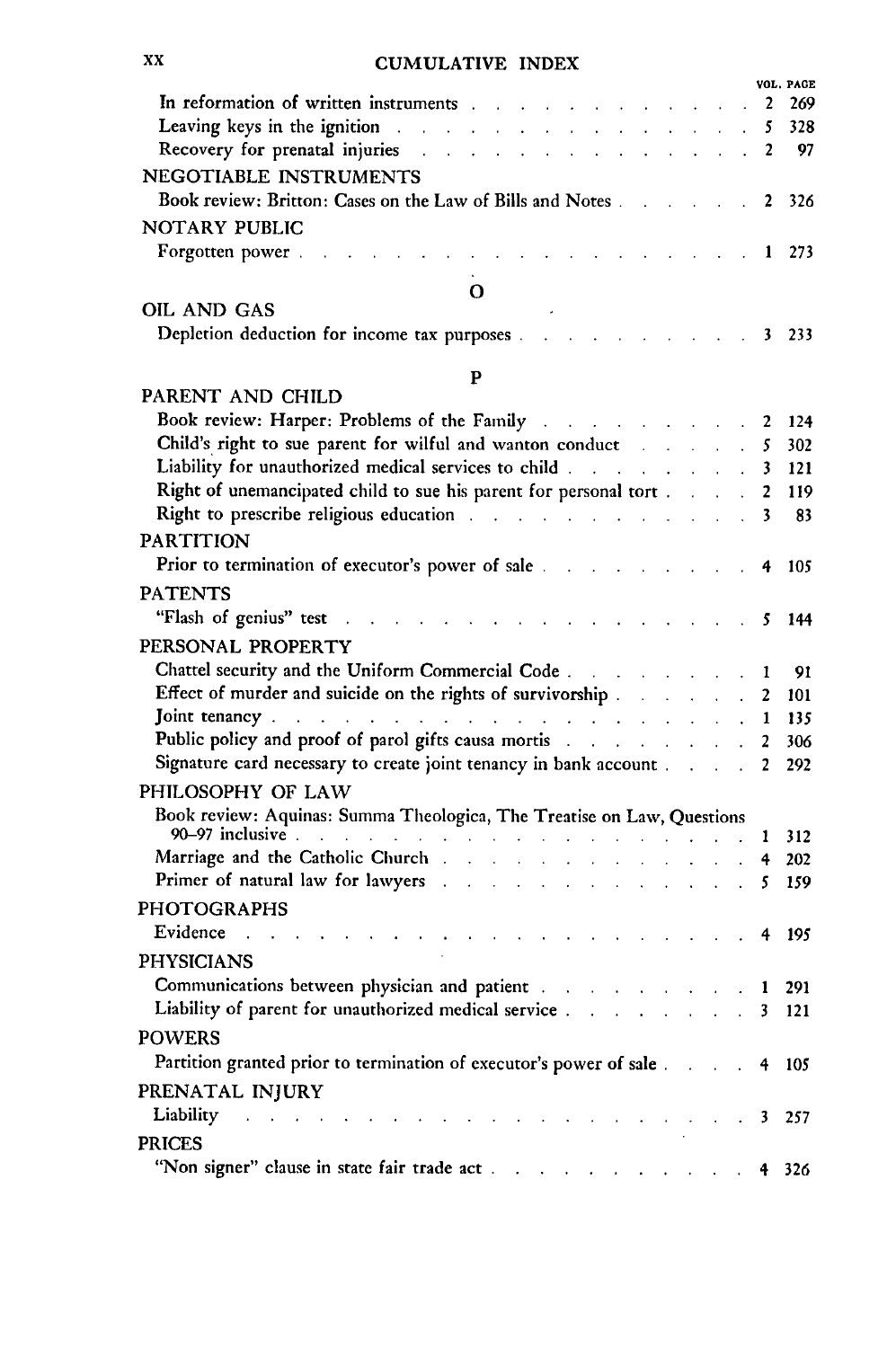#### **CUMULATIVE** INDEX **XXi**

**VOL. PAGE** PRIVACY Book review: Spring: Risks and Rights **....** ........... . 2 **<sup>125</sup>** Legal recognition **.......** .................. **3 269 PROCEDURE** Art of jury persuasion **........** ................. 1 1 Book review: Lore: How to Win a Tax Case **...** .......... **.4** <sup>126</sup> Effect of federal removal statute in actions where Secretary of State is served as statutory agent **.......** .................. 1 *<sup>153</sup>* Imposition of federal practice on state courts **...** .......... 1 303 Use of state highway as waiver of federal venue statute ......... **.** 3 126 PUBLIC UTILITIES Book review: Auerbach and Nathanson: Federal Regulation of Transportation **.........** .................. **. .** . 3 147 Legal implications in accounting for depreciation **... . .** . 2 45 206 R RATES Accounting for depreciation **......** ............... 2 45 2 206 REAL PROPERTY Book review: Friedman: Contracts and Conveyances of Real Property . . 4 340 Caveat vendor **........** ................... 5 263 Constitutionality of Illinois Possibility of Reverter Act ......... **.** 5 **325** Breach of restrictive covenants **.....** .............. 1 293 Effect of murder and suicide on right of survivorship **.** ....... **.** 2 101 Equitable relief for improvements under mistake **...** ........ **5** 321 Illinois dower and the "illusory" trust **....** ............ 2 1 Illinois Entailment Statute **......** ................ **3** 222 Murder by joint tenant **......** ................ 5 316 Necessity of written authority for agent to sign land contracts **....** 2 296 Origin and evolution of constructive eviction in the United States **. 1** 69 REBATES Effect of public policy on income tax deductions . **. . . . . . ..** 2 281 **REDEMPTION** From tax foreclosure in Illinois **.....** .............. *5* 97 REFORMATION OF INSTRUMENTS Effect of negligence **. . . . . . . . . . . . . . . . . .** 2 269 RELIGION Annulment in Church and State **.....** .............. **5 216** Bible distribution in public school **....** ............. 3 277 Legislation governing adoption **.......** .............. *5* 89 Right to prescribe religious education of children **...** ........ 3 83 Trusts for Masses **.......** .................. 5 246 ROMAN LAW Contribution to Anglo-American legal culture **2 28**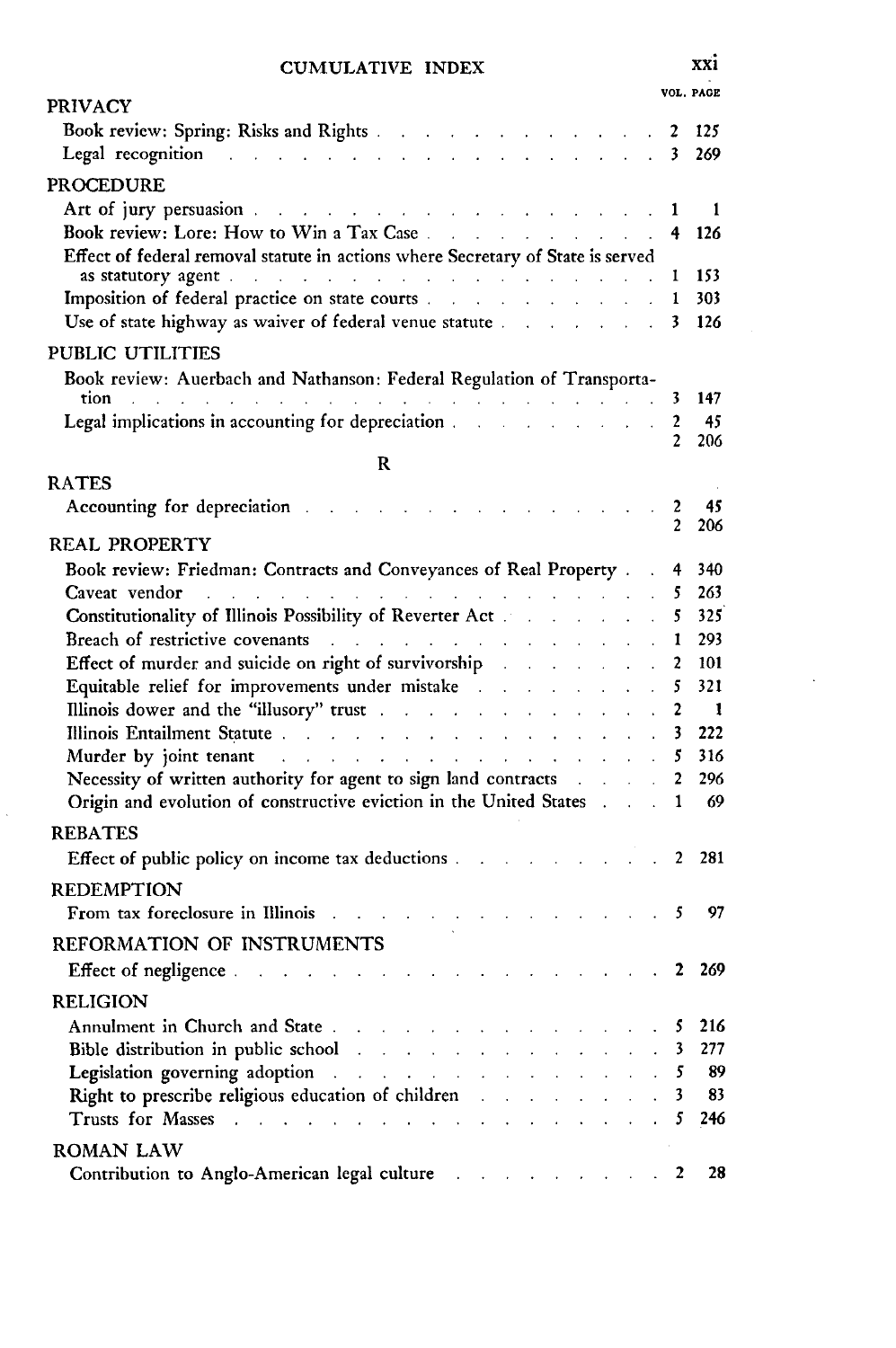| S<br><b>SALES</b>                                                                                                                                                                                                                                  |                    |             |                             |                                          |                           |                      |                | VOL. PAGE  |
|----------------------------------------------------------------------------------------------------------------------------------------------------------------------------------------------------------------------------------------------------|--------------------|-------------|-----------------------------|------------------------------------------|---------------------------|----------------------|----------------|------------|
| Auction "without reserve"<br>$\mathcal{L}^{\mathcal{A}}$ , where $\mathcal{L}^{\mathcal{A}}$ , where $\mathcal{L}^{\mathcal{A}}$ , where $\mathcal{L}^{\mathcal{A}}$                                                                               |                    |             |                             |                                          |                           |                      | 3              | 280        |
| Blank endorsement of motor vehicle title certificates and all all the set of motor vehicle title certificates                                                                                                                                      |                    | $\sim$      |                             |                                          |                           |                      | 3              | 299        |
| By description and the warranty of merchantability and a series of the series of merchantability and a series of the series of the series of the series of the series of the series of the series of the series of the series                      |                    |             |                             |                                          |                           |                      | 5              | 273        |
| Holder of certificate of title to automobile estopped by transfer in ordinary                                                                                                                                                                      |                    |             |                             |                                          |                           |                      |                |            |
| course of business.<br>$\mathcal{A}$ . The contribution of the contribution of the contribution of $\mathcal{A}$                                                                                                                                   |                    |             |                             |                                          |                           |                      | 5              | 149        |
| Used car dealers and unqualified duty to inspect                                                                                                                                                                                                   |                    |             |                             |                                          |                           |                      | 4              | 101        |
| <b>SALES TAX</b>                                                                                                                                                                                                                                   |                    |             |                             |                                          |                           |                      |                |            |
| Sales for "use or consumption"<br><b>Contract Contract</b>                                                                                                                                                                                         |                    |             |                             |                                          |                           |                      | 2              | 320        |
| <b>SEALS</b>                                                                                                                                                                                                                                       |                    |             |                             |                                          |                           |                      |                |            |
| Analysis of recent Illinois legislation concerning seals [11] Analysis of recent Illinois legislation concerning seals                                                                                                                             |                    |             |                             |                                          |                           |                      | 1              | 250        |
| <b>SEARCH AND SEIZURE</b>                                                                                                                                                                                                                          |                    |             |                             |                                          |                           |                      |                |            |
| Involuntary chemical tests to determine intoxication.                                                                                                                                                                                              |                    |             |                             |                                          |                           |                      | 3              | 117        |
| SECURITIES AND EXCHANGE COMMISSION                                                                                                                                                                                                                 |                    |             |                             |                                          |                           |                      |                |            |
| Act of 1933<br><b>Contract Contract Contract</b><br>and the company of the company of<br>$\sim 10$                                                                                                                                                 |                    |             |                             |                                          |                           |                      | 2              | 131        |
| <b>SECURITY</b>                                                                                                                                                                                                                                    |                    |             |                             |                                          |                           |                      |                |            |
| Chattel security and the Uniform Commercial Code                                                                                                                                                                                                   |                    |             |                             |                                          |                           |                      | 1              | 91         |
| <b>SENIORITY</b>                                                                                                                                                                                                                                   |                    |             |                             |                                          |                           |                      |                |            |
| Provisions in labor contracts: Social and economic consequences                                                                                                                                                                                    |                    |             |                             |                                          |                           |                      | 1              | 191        |
| <b>SHELLEY'S CASE</b>                                                                                                                                                                                                                              |                    |             |                             |                                          |                           |                      |                |            |
| Rule in Shelley's case and Illinois Fee Tail Statute and a statute of the Shelley's case and Illinois Fee Tail Statute                                                                                                                             |                    |             |                             |                                          |                           |                      | 3              | 222        |
| <b>SPECIFIC PERFORMANCE</b>                                                                                                                                                                                                                        |                    |             |                             |                                          |                           |                      |                |            |
| Comparative intelligence doctrine in equity                                                                                                                                                                                                        |                    |             |                             | $\mathbf{z} = \mathbf{z} + \mathbf{z}$ . |                           |                      | 1              | 258        |
| <b>STATISTICS</b>                                                                                                                                                                                                                                  |                    |             |                             |                                          |                           |                      |                |            |
| Criminal law and statistical methodology                                                                                                                                                                                                           |                    | and a state | $\Delta$                    |                                          |                           |                      | 3              | 199        |
|                                                                                                                                                                                                                                                    |                    |             |                             |                                          |                           |                      |                |            |
| STATUTE OF FRAUDS<br>Written authority for agent to sign land contracts and contributed as a set of the set of the set of the set of the set of the set of the set of the set of the set of the set of the set of the set of the set of the set of |                    |             |                             |                                          |                           | $\ddot{\phantom{a}}$ | $\mathbf{2}$   | 296        |
|                                                                                                                                                                                                                                                    |                    |             |                             |                                          |                           |                      |                |            |
| <b>SUPREME COURT</b>                                                                                                                                                                                                                               |                    |             |                             |                                          |                           |                      |                |            |
| The Supreme Court and the natural law                                                                                                                                                                                                              |                    |             |                             | and the company of                       |                           |                      | $\mathbf{1}$   | 216        |
| <b>SURETYSHIP</b>                                                                                                                                                                                                                                  |                    |             |                             |                                          |                           |                      |                |            |
| Impairment of security by creditor's inaction                                                                                                                                                                                                      |                    |             |                             | and the contract of the contract of      |                           |                      | $\overline{a}$ | 81         |
| <b>SURVEY</b>                                                                                                                                                                                                                                      |                    |             |                             |                                          |                           |                      |                |            |
| Book review: New York University School of Law: 1950 Annual Survey of<br>American Law                                                                                                                                                              |                    |             |                             |                                          |                           |                      | 1              | 162        |
| and a strategic control of the state                                                                                                                                                                                                               |                    |             |                             |                                          |                           |                      |                |            |
| т                                                                                                                                                                                                                                                  |                    |             |                             |                                          |                           |                      |                |            |
| TAFT-HARTLEY ACT                                                                                                                                                                                                                                   |                    |             |                             |                                          |                           |                      |                | 291        |
| Disloyalty as a cause for discharge                                                                                                                                                                                                                |                    |             |                             |                                          |                           |                      | 3              |            |
| <b>TAXATION</b>                                                                                                                                                                                                                                    |                    |             |                             |                                          |                           |                      |                |            |
| Anticipatory assignment of income and the person taxable and the state of an                                                                                                                                                                       |                    |             |                             |                                          |                           |                      | 5              | 290        |
| Book review: Lore: How to Win a Tax Case                                                                                                                                                                                                           |                    |             | $\mathcal{L}^{\mathcal{L}}$ | $\ddot{\phantom{0}}$                     |                           |                      | 4              | 341<br>310 |
| Contest prizes<br><b>Contractor</b><br>Deductibility of contingent remainders to charity and all the state of the state of the state of the state of                                                                                               | $\mathbf{v}^{(i)}$ |             |                             |                                          | $\mathbf{L} = \mathbf{L}$ |                      | 2<br>2         | 251        |
| Depletion deduction in oil and gas industry and the control of the control of the control of the control of the control of the control of the control of the control of the control of the control of the control of the contr                     |                    |             |                             |                                          |                           |                      | 3              | 233        |
|                                                                                                                                                                                                                                                    |                    |             |                             |                                          |                           |                      |                |            |

 $\sim$   $\sim$ 

 $\Delta \sim 1$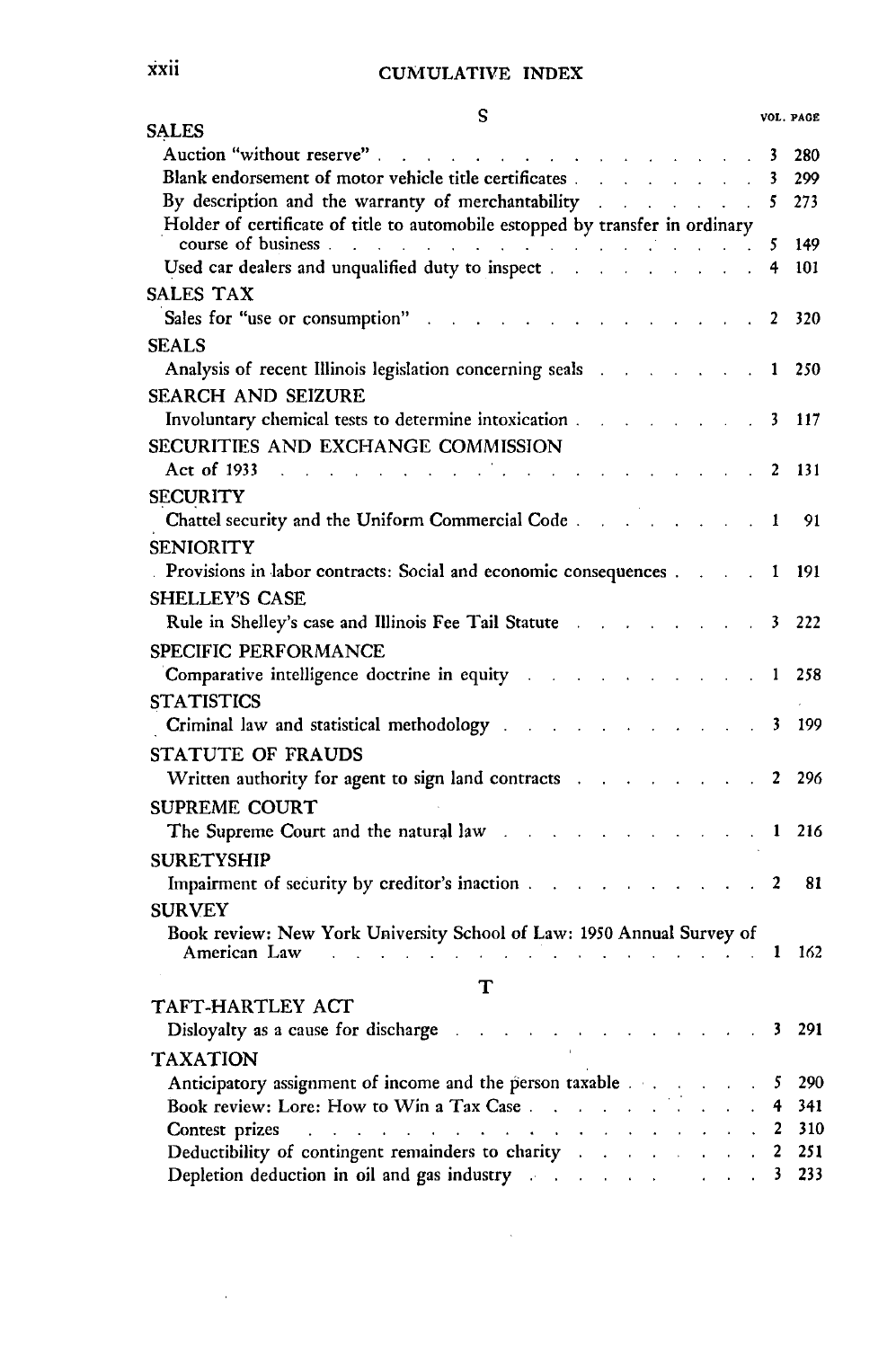| CUMULATIVE INDEX                                                                                                                                                                                                               |                | <b>XX111</b>   |
|--------------------------------------------------------------------------------------------------------------------------------------------------------------------------------------------------------------------------------|----------------|----------------|
| Effect of public policy on income tax deductions                                                                                                                                                                               |                | VOL. PAGE      |
|                                                                                                                                                                                                                                | 2              | 281            |
| Federal estate tax-transfers on contemplation of death and a state of the state of the state of the state of the state of the state of the state of the state of the state of the state of the state of the state of the state | 3              | $\cdot$ 87     |
|                                                                                                                                                                                                                                | 4              | 237            |
| Net worth and proof of tax evasion<br>Personal liability for real estate taxes in Illinois                                                                                                                                     | 4              | - 44           |
|                                                                                                                                                                                                                                | .5             | 97             |
| Sales for "use or consumption" under Retailers' Occupation Tax Act 2                                                                                                                                                           |                | 320            |
| State sales tax as a tax on interstate commerce.                                                                                                                                                                               | $\mathbf{r}$   | 144            |
| State unable to force non-resident to collect use tax                                                                                                                                                                          | 4              | 108            |
| Stock option as income the contract of the contract of the contract of the contract of the contract of the contract of the contract of the contract of the contract of the contract of the contract of the contract of the con | 4              | 111            |
| <b>TELEVISION</b>                                                                                                                                                                                                              |                |                |
|                                                                                                                                                                                                                                |                |                |
| Book review: Spring: Risks and Rights 2 125                                                                                                                                                                                    |                |                |
| Congressional investigations and a series of the contract of the contract of the contract of the contract of the contract of the contract of the contract of the contract of the contract of the contract of the contract of t | $\mathbf{1}$   | 112            |
| TORTS                                                                                                                                                                                                                          |                |                |
| Allurement element and attractive nuisance and the state of the state of the state of the state of the state of the state of the state of the state of the state of the state of the state of the state of the state of the st | 1              | 263            |
| Book review: Smith and Prosser: Cases and Materials on Torts                                                                                                                                                                   | 2              | 330            |
| Book review: Spring: Risks and Rights                                                                                                                                                                                          | $\overline{2}$ | 125            |
| Defamation and the credit agency and the credit agency and the credit agency                                                                                                                                                   | $\overline{2}$ | 69             |
| Discretionary acts of federal employees under the Federal Tort Claims Act 1                                                                                                                                                    |                | 120            |
| Federal Employers' Liability Act. And a contract of the state of the state of the state of the state of the state of the state of the state of the state of the state of the state of the state of the state of the state of t |                |                |
|                                                                                                                                                                                                                                |                | <b>17</b>      |
| Immunity of charities and a series of the series of the series of the series of the series of the series of the                                                                                                                | 1              | - 30           |
| $\mathbf{L} = \mathbf{L} \times \mathbf{L} = \mathbf{L} \times \mathbf{L}$                                                                                                                                                     | 4              | - 56           |
| Invasion of privacy and a series of the contract of the series of the contract of the contract of the contract of the contract of the contract of the contract of the contract of the contract of the contract of the contract | 3              | 269            |
| Leaving keys in ignition and the contract of the state of the state of the state of the state of the state of the state of the state of the state of the state of the state of the state of the state of the state of the stat | 5              | 328            |
| Liability of storekeepers to those rightfully upon premises                                                                                                                                                                    | 1              | 130            |
| Mental suffering unaccompanied by physical injury                                                                                                                                                                              | 4 1            | 266            |
| Misrepresentations of prior offers and a subset of the state of the state of the state of the state of the state of the state of the state of the state of the state of the state of the state of the state of the state of th | 2              | 107            |
|                                                                                                                                                                                                                                | 4              | 80             |
| Prenatal injuries and a contract of the contract of the contract of the contract of the contract of the contract of                                                                                                            | 3              | 257            |
| Recovery for prenatal injuries and a subset of the state of the state of the state of the state of the state of                                                                                                                | 2              | - 97           |
| Remedy for wrongful interference with testamentary intent and some and the line                                                                                                                                                |                | 253            |
| Right of unemancipated child to sue his parent for personal tort                                                                                                                                                               | 2              | 119            |
| Right of wife's administrator to recover from husband's estate under wrong-                                                                                                                                                    |                |                |
| ful death statute the contract of the contract of the contract of the contract of the contract of the contract of the contract of the contract of the contract of the contract of the contract of the contract of the contract |                | 296            |
| Wife entitled to sue spouse for personal injury 2 285                                                                                                                                                                          |                |                |
|                                                                                                                                                                                                                                |                |                |
| <b>TREATIES</b>                                                                                                                                                                                                                |                |                |
| Reservations to multilateral agreements and all the contracts                                                                                                                                                                  |                | $5\quad 40$    |
| TRIAL PRACTICE                                                                                                                                                                                                                 |                |                |
| Art of jury persuasion and a contract the contract of the property of the contract of the contract of the contract of the contract of the contract of the contract of the contract of the contract of the contract of the cont |                | $\blacksquare$ |
| <b>TRIALS</b>                                                                                                                                                                                                                  |                |                |
|                                                                                                                                                                                                                                |                |                |
| Book review: Busch: Prisoners at the Bar; Guilty or Not Guilty                                                                                                                                                                 |                | 318            |
| <b>TRUST RECEIPTS</b>                                                                                                                                                                                                          |                |                |
| Chattel security and the Uniform Commercial Code                                                                                                                                                                               | 1              | 98             |